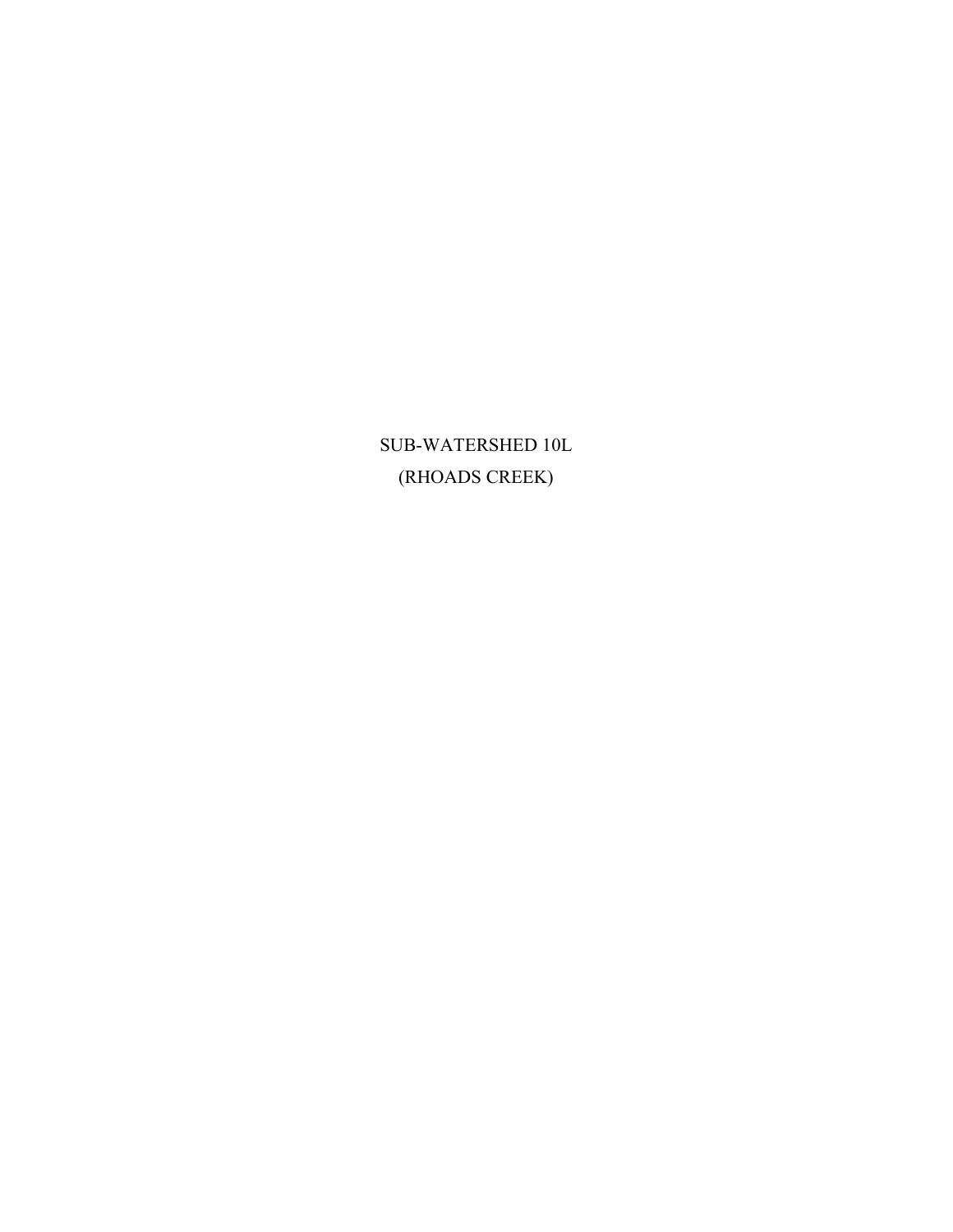#### Sub-watershed 10L (Rhoads Creek)

#### General Discussion

This sub-watershed encompasses 27.2 square miles or 17,384 acres of land which is approximately 19.53% of the total study area. It is drained by 29.9 miles of tributaries (12.7% of the total length of all watershed tributaries) and contains 675 acres of ponds and lakes (3.88% of total subwatershed area). Most prominent among the lakes are Lake Stonycreek and Indian Lake. Commonwealth records indicate 43 surface mines and 7 deep mines in this area. We find 20 strip mines of which 11 are flowing and 20 deep mine openings of which 8 are flowing.

The following information gives the averages of the sampling station designated as SC10L1, located at the mouth of Rhoads Creek and shown on drawing 7119-6. The percentage that this station contributes in pollution load and flow to the total pollution load and flow as measured at Monitoring Station SC1 on Stony Creek also is included.

|                  |                | Percent of      |
|------------------|----------------|-----------------|
|                  | Averages       | Total Watershed |
| pH               | 5.8            |                 |
| Net Cold Acidity | 355.80 PPD     | 1.14%           |
| Net Hot Acidity  | 286.80 PPD     | .26%            |
| Ferrous Iron     | 38.50 PPD      | 5.02%           |
| Total Iron       | 117.25 PPD     | 2.62%           |
| Sulfate          | 26,608 PPD     | 13.81%          |
| Hardness         | 33,404 PPD     | 16.22%          |
| Flow             | 32,348,160 GPD | 20.27%          |

The following plates show the locations of all deep mine openings and strip mines where they exist within this sub-watershed, as well as the location of all sampling stations.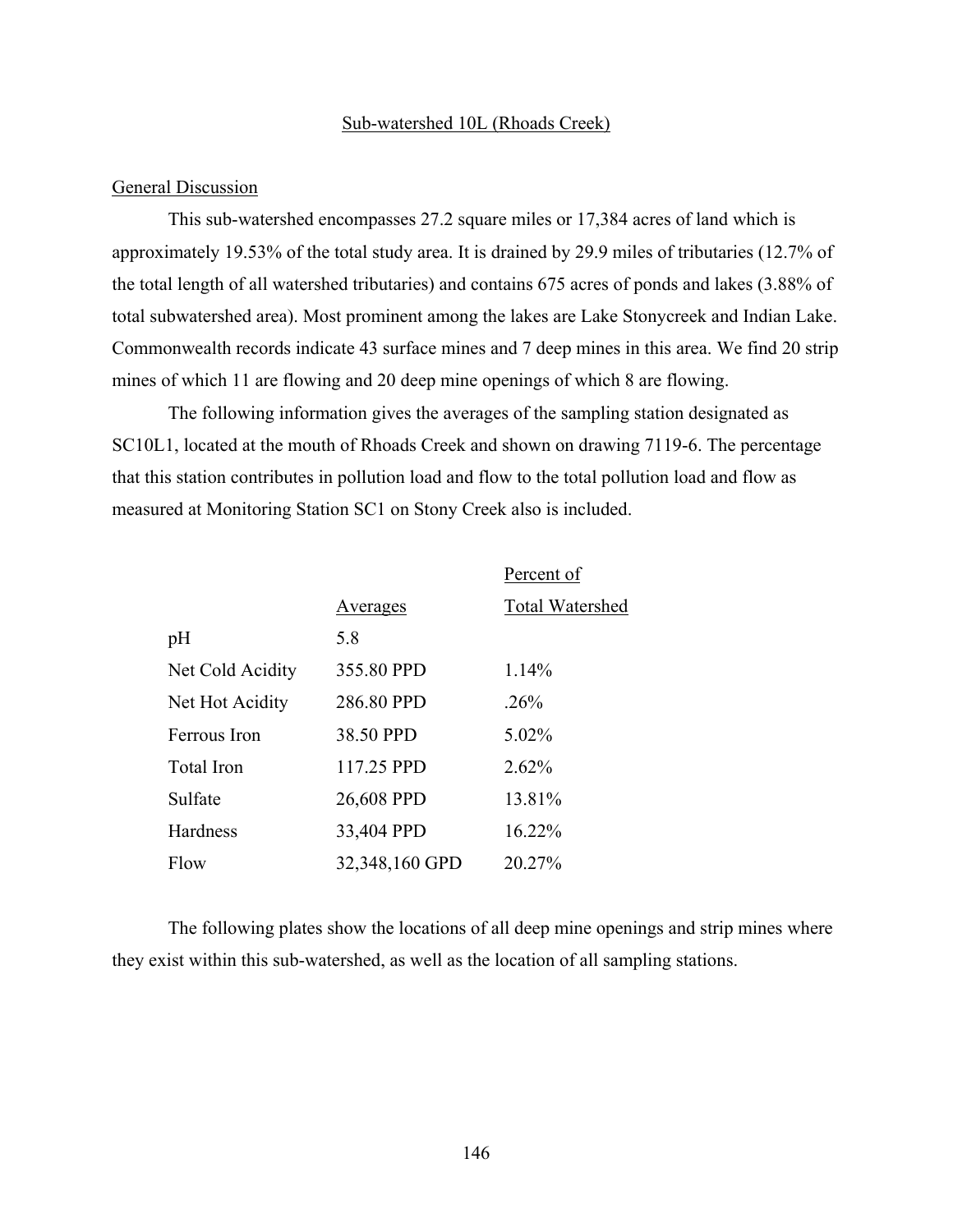### Deep Mines

The Commonwealth records indicate that there are 7 deep mines in this sub-watershed. Our field investigations locate 20 deep mine openings of which 8 are flowing. Table 37 lists the abandoned deep mines within the sub-watershed with the following information: name of mine or operator if known, available mine maps, acres and seam mined, mine opening designation, openings with flows, the estimated elevation of openings and head in feet, which is the difference in coal elevations on an up-dip mine.

Table 38 gives the averages of the abandoned deep mine flows. Directly under the averages are the percentages of flows and pollution loads that each contributes to the pollution load of the sub-watershed as measured at Sampling Station SC10L1 (Rhoads Creek). The averages, taken at mine openings, are added together where more than one opening of a mine complex has a flow.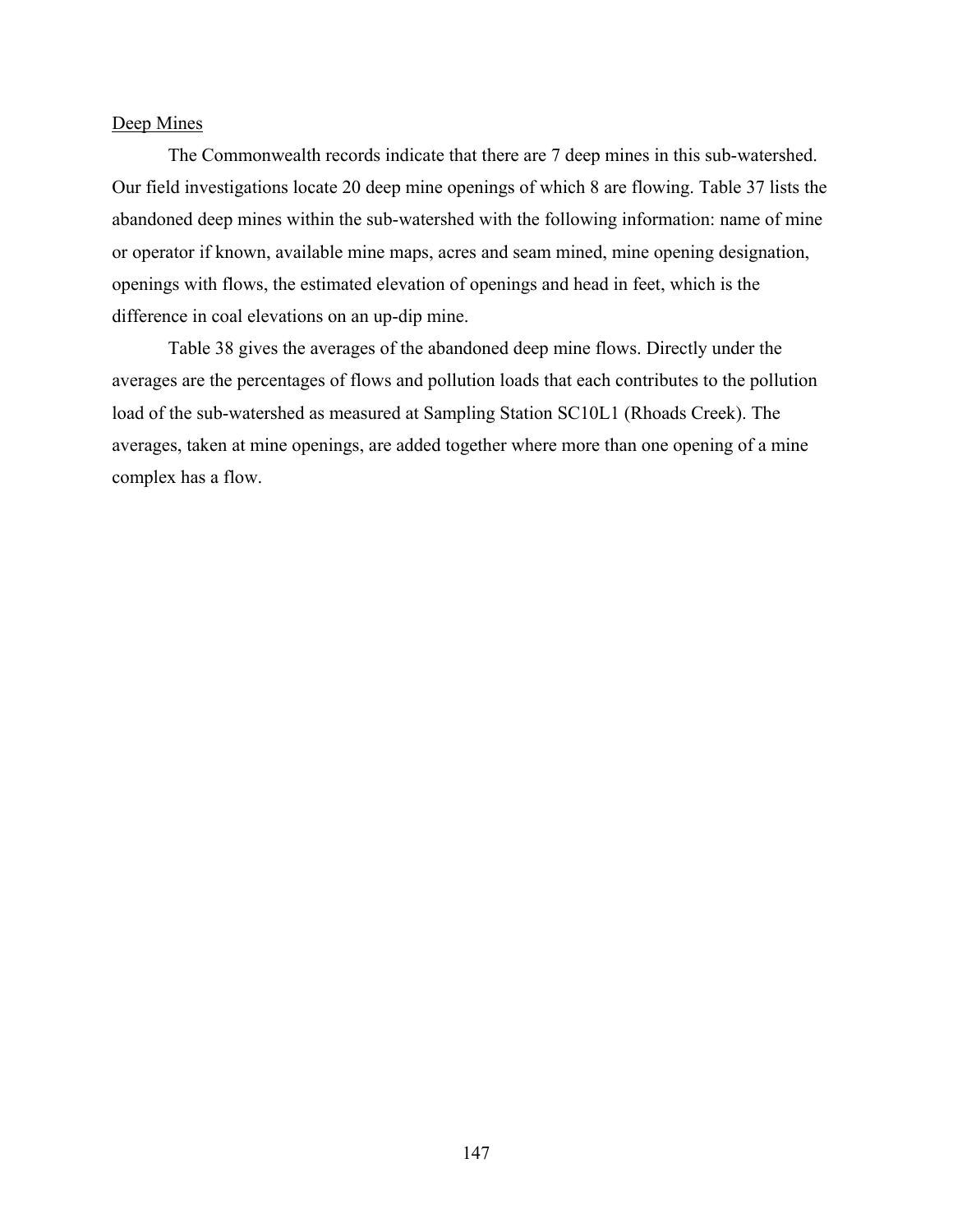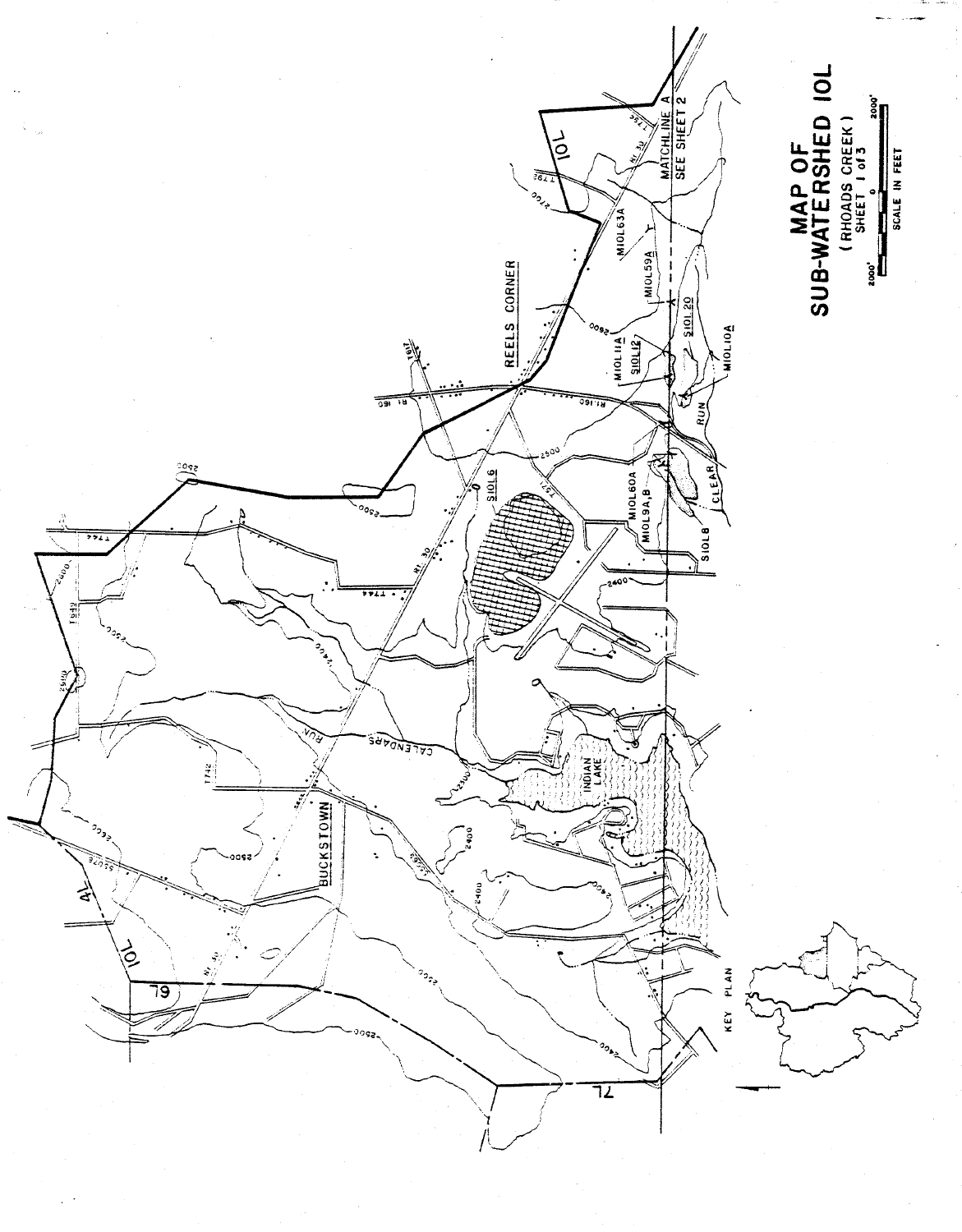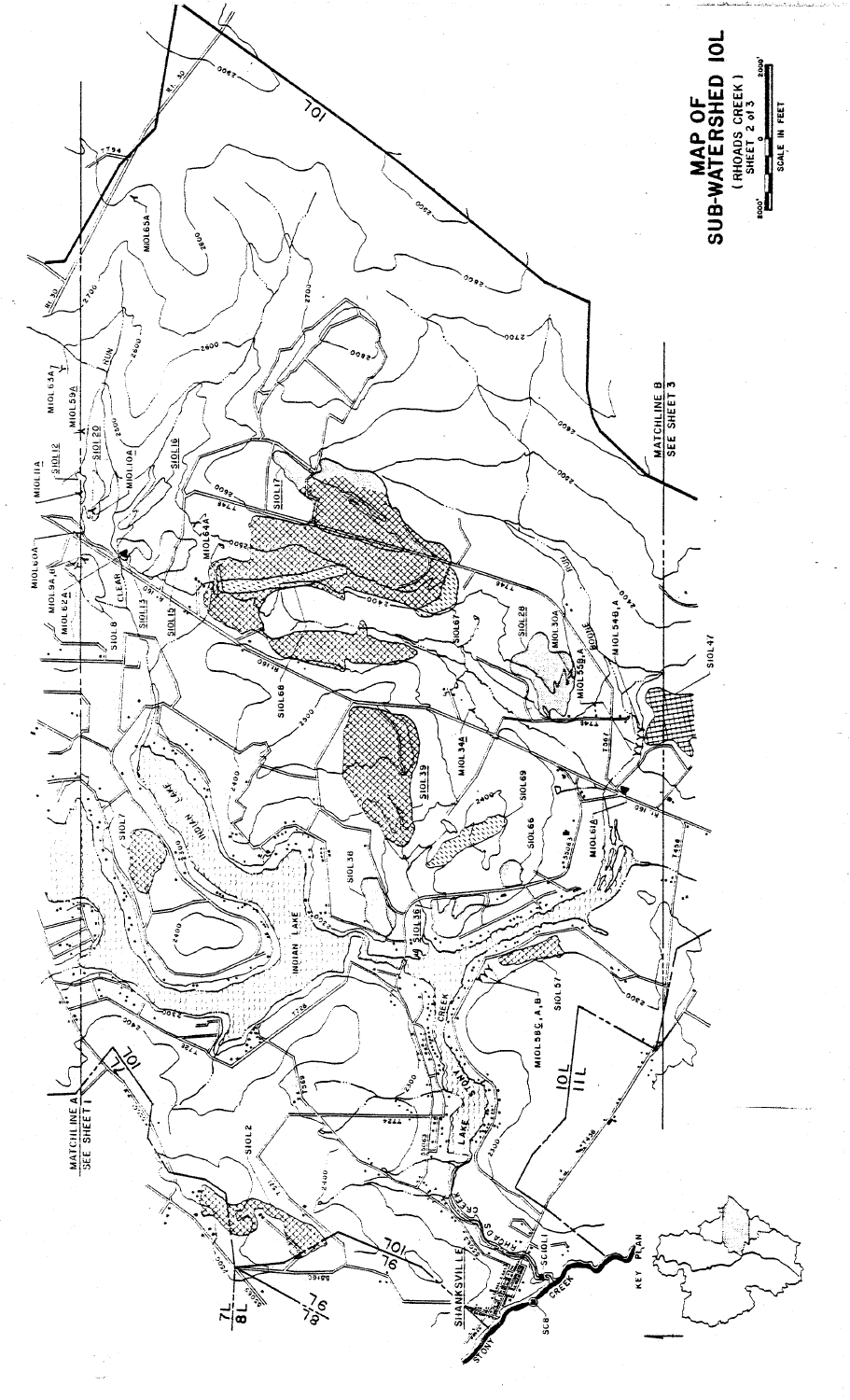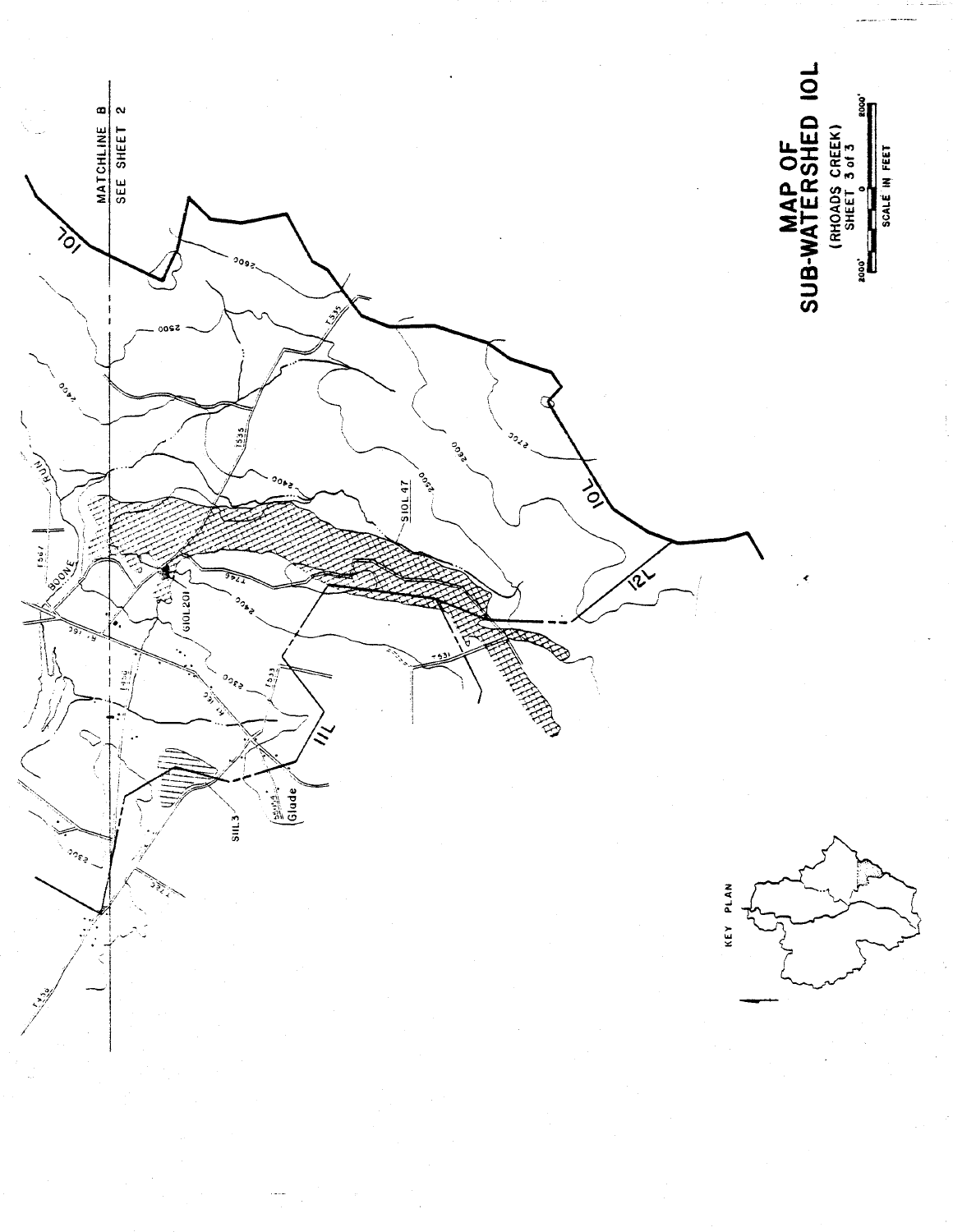| $\pmb{\mathfrak{f}}$                                                                                                                                                                                                                                                                                                                                                             | $\frac{1}{2}$                                   | 2420'                              | M10L60A                              | $\stackrel{*}{\Xi}$                        | I                       | $\sum_{i=1}^{n}$          | Unknown                                                             | <b>M10L60</b>    |
|----------------------------------------------------------------------------------------------------------------------------------------------------------------------------------------------------------------------------------------------------------------------------------------------------------------------------------------------------------------------------------|-------------------------------------------------|------------------------------------|--------------------------------------|--------------------------------------------|-------------------------|---------------------------|---------------------------------------------------------------------|------------------|
| 50'*                                                                                                                                                                                                                                                                                                                                                                             | $Y \ominus S$                                   | 2540                               | M10L59A                              | $\frac{1}{\sqrt{2}}$                       | ł                       | $\rm _N^O$                | Unkown                                                              | M10L59           |
|                                                                                                                                                                                                                                                                                                                                                                                  | Yes                                             | 2260                               | M10L58C                              | Brush <sup>*</sup><br>Creek                | 1                       | $\mathbf{I}$              |                                                                     |                  |
|                                                                                                                                                                                                                                                                                                                                                                                  | $\rm _N^O$                                      | 2260                               | M10L58B                              | Brush <sup>*</sup><br>Creek                | I                       | I                         |                                                                     |                  |
| $25$ $\bullet$                                                                                                                                                                                                                                                                                                                                                                   | $\rm _N$                                        | 2260                               | M10L58A                              | Brush <sup>*</sup><br>Creek                | ı                       | $\sum_{i=1}^{n}$          | Unknown                                                             | M10L58           |
|                                                                                                                                                                                                                                                                                                                                                                                  | Yes                                             | 2280'                              | M10L55B                              | $\overline{C}$                             | ł                       | $\mathbf{I}$              |                                                                     |                  |
| $*$<br>25                                                                                                                                                                                                                                                                                                                                                                        | $\frac{1}{2}$                                   | 2280                               | M10L55A                              | $\frac{1}{2}$                              | ı                       | $_{\rm N_O}$              | Unknown                                                             | M10L55           |
|                                                                                                                                                                                                                                                                                                                                                                                  | $\rm _N$                                        | 2300'                              | M10L54B                              | $\sum_{i=1}^{n}$                           | 1                       | ł                         |                                                                     |                  |
| $\mathbf{I}$                                                                                                                                                                                                                                                                                                                                                                     | $\sum\limits_{i=1}^{n}$                         | 2300                               | M10L54A                              | $\frac{1}{2}$                              | I                       | $\overline{N}$            | Unknown                                                             | M10L54           |
| ¥<br>100'                                                                                                                                                                                                                                                                                                                                                                        | Yes                                             | 2300'                              | M10L34A                              | $\frac{1}{2}$                              | ł                       | $\rm _N^O$                | Burk Coal Co.                                                       | M10L34           |
| I                                                                                                                                                                                                                                                                                                                                                                                | $\stackrel{\circ}{\simeq}$                      | 2400"                              | M10L30A                              | $\overset{*}{\mathbb{D}}$                  | ł                       | $\frac{0}{2}$             | Unknown                                                             | M10L30<br>애      |
| 1501*                                                                                                                                                                                                                                                                                                                                                                            | $Y \ominus S$                                   | 2440'                              | M10L11A                              | $\frac{1}{2}$                              | ł                       | $\frac{1}{2}$             | Stutzman<br>$\frac{1}{2}$                                           | M10L11<br>↑      |
| 150'*                                                                                                                                                                                                                                                                                                                                                                            | $Y \in S$                                       | 2390                               | M10L10A                              | $\begin{array}{c} * \\ 0 \\ 0 \end{array}$ | ı                       | $\overset{\circ}{\simeq}$ | ٠<br>$\overset{\circ}{\circ}$<br>$\rightarrow$<br>Stony Creek Coa   | M10L10<br>#      |
|                                                                                                                                                                                                                                                                                                                                                                                  | $\stackrel{\textstyle\circ}{\phantom{}_{\sim}}$ | 2390                               | <b>N1OL9B</b>                        | $\stackrel{*}{\Xi}$                        |                         |                           |                                                                     |                  |
| $\begin{array}{c} \rule{0pt}{2.5ex} \rule{0pt}{2.5ex} \rule{0pt}{2.5ex} \rule{0pt}{2.5ex} \rule{0pt}{2.5ex} \rule{0pt}{2.5ex} \rule{0pt}{2.5ex} \rule{0pt}{2.5ex} \rule{0pt}{2.5ex} \rule{0pt}{2.5ex} \rule{0pt}{2.5ex} \rule{0pt}{2.5ex} \rule{0pt}{2.5ex} \rule{0pt}{2.5ex} \rule{0pt}{2.5ex} \rule{0pt}{2.5ex} \rule{0pt}{2.5ex} \rule{0pt}{2.5ex} \rule{0pt}{2.5ex} \rule{0$ | $\rm _N^O$                                      | 2390'                              | M10L9A                               | $\tilde{E}$                                | ł                       | $\frac{0}{1}$             | $\frac{0}{1}$<br>$\cdot$ H<br>$\mathbf{\Omega}$<br>& Ruth<br>Russel | M10L9<br>$\star$ |
| Head<br>(Feet)                                                                                                                                                                                                                                                                                                                                                                   | Flow                                            | Opening<br>Elev.<br>$\overline{5}$ | Opening<br>Mine<br>$N \circ \bullet$ | Mined<br>seam                              | (Acres<br>Mined<br>Area | Mine Map<br>Obtained      | Name of Mine<br>Operator<br>3O                                      | Number<br>Mine   |
|                                                                                                                                                                                                                                                                                                                                                                                  |                                                 |                                    |                                      |                                            |                         |                           |                                                                     |                  |

i<br>R

 $\frac{1}{2}$ 

J.

TABLE 37

Abandoned Deep Mines<br>Sub-watershed 10L

 $-151-$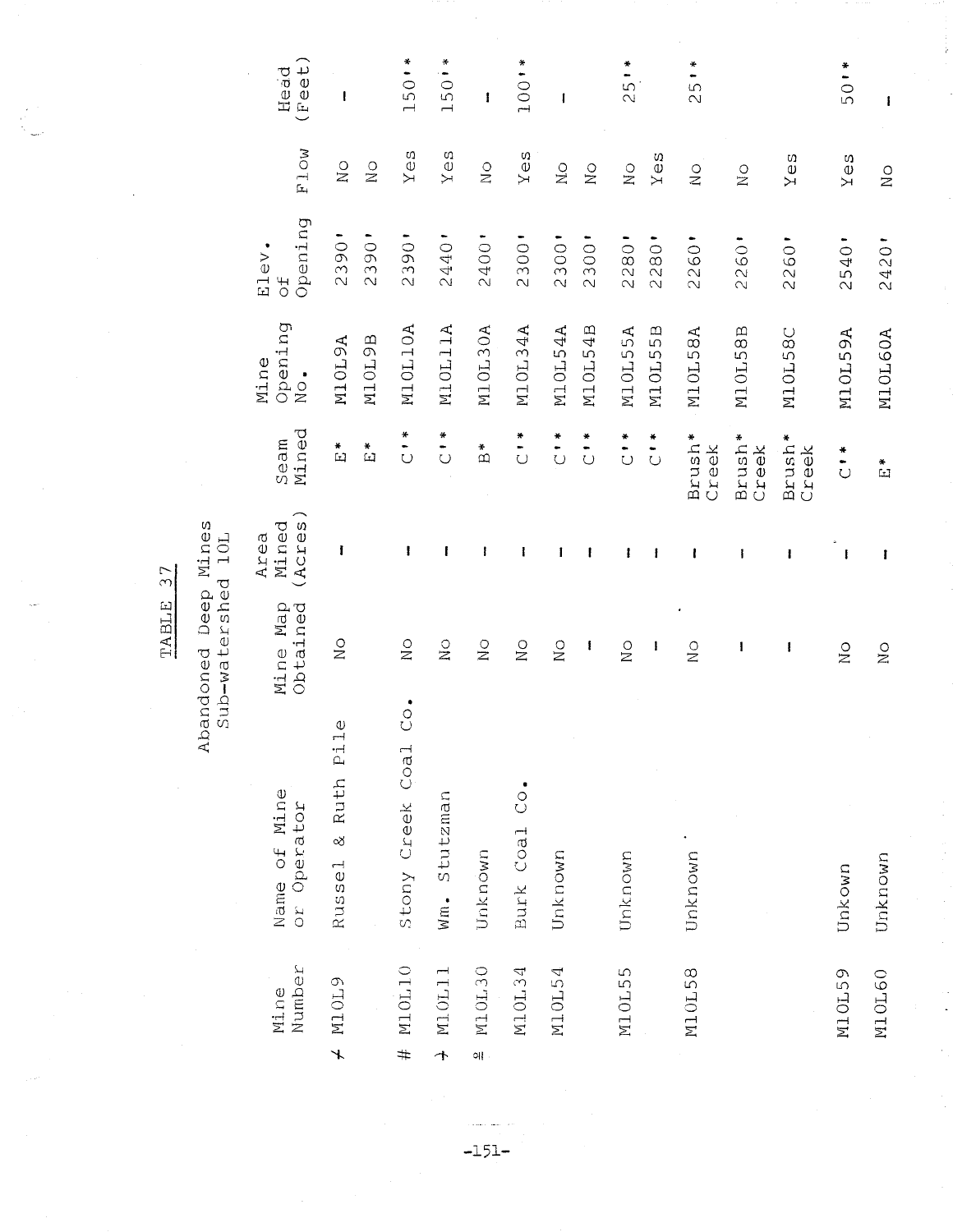TABLE 37 (contd.)

Abandoned Deep Mines Sub-watershed 10L

| (Feet)<br>Head                     | 1501*                                         | 1501*                                                       | ł                | ı             | ı                |  |
|------------------------------------|-----------------------------------------------|-------------------------------------------------------------|------------------|---------------|------------------|--|
| F1ow                               | Yes                                           | Yes                                                         | $\sum_{i=1}^{n}$ | $\frac{1}{2}$ | $\frac{1}{2}$    |  |
| Opening<br>Elev.<br>$\overline{d}$ | 2260'                                         | 2400"                                                       | 2630             | 2520          | 2790             |  |
| Mine<br>Opening<br>No.             | M10L61A                                       | M10L62A                                                     | M10L63A          | M10L64A       | M10L65A          |  |
| Seam<br>Mined                      | $\begin{matrix} * \\ * \\ \circ \end{matrix}$ | $\begin{array}{c}\n\ast \\ \bullet \\ \bullet\n\end{array}$ | $\tilde{E}^*$    | $\frac{1}{2}$ | $\sum_{i=1}^{n}$ |  |
| Mined<br>(Acres)<br>Area           | I                                             | i                                                           | ı                | į             | ı                |  |
| Mine Map<br>Obtained               | $\frac{0}{2}$                                 | $\frac{0}{2}$                                               | $\frac{1}{2}$    | $\frac{0}{2}$ | $\frac{0}{2}$    |  |
| Name of Mine<br>or Operator        | Unknown                                       | Unknown                                                     | Jnknown          | Unknown       | Unkown           |  |
| Number<br>Mine                     | M10L61                                        | M10L62                                                      | M10L63           | M10L64        | <b>M10L65</b>    |  |

Assumed  $\ast$ 

 $-152-$ 

+ Possible interconnection with Strip Mine S10L8.

# Possible interconnection with Strip Mine S10L20.

Strip Mine S10L12. + Possbile interconnection with

Possible interconnection with Strip Mine S10L28.  $|o|$ 

: Possible interconnection with Strip Mine S10L13.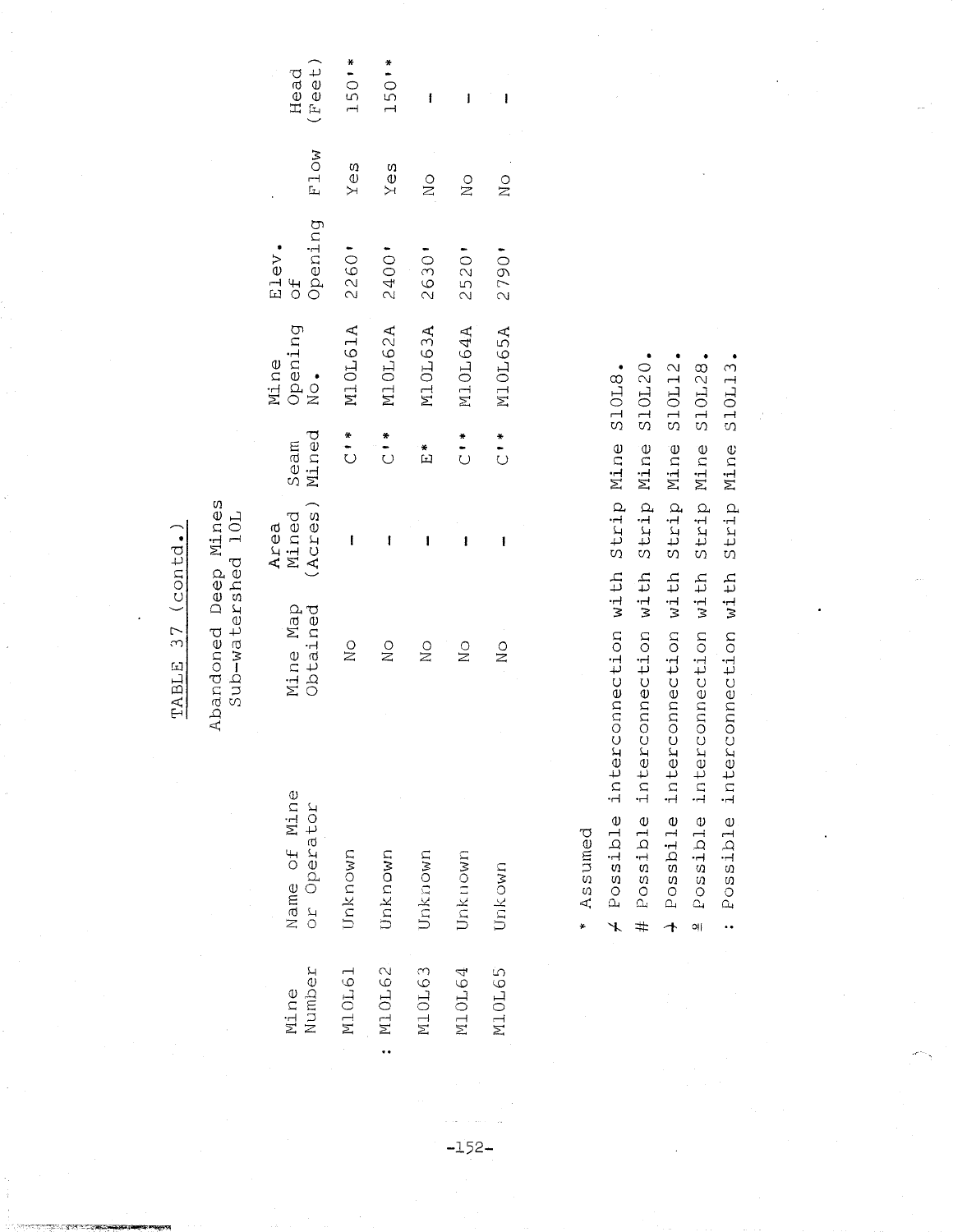Abandoned Deep Mine Average Water Quality Data

 $\overline{1}$   $\overline{O}$  $\overline{a}$ نې<br>ب  $\frac{1}{2}$ 

|                        |                  |                                        | TN Deusterand Tom |                  |               |                |                 |
|------------------------|------------------|----------------------------------------|-------------------|------------------|---------------|----------------|-----------------|
| Mine                   | Net Cold<br>Acid | Hot<br>Acid<br>Net                     | Ferrous<br>Iron   | Total<br>Iron    | Sulfate       | Hardness       | F10W            |
| $\Xi$<br>$\frac{1}{2}$ | ppd              | ppd                                    | ppd               | ppd              | ppd           | ppd            | gpd             |
| M10L10 7.0             | $\circ$          | $\ast$                                 | $\cdot$ 01        | 06               | 18,58         | 24.9           | 14,400          |
|                        | 1                | Ī                                      | $\mathbf{I}$      | $1\%$            | $1\%$         | $\cdot$ 1%     | I               |
| 4.8<br>M10L11          | 3.12             | 1                                      | $\overline{0}$ .  | .06              | 3.83          | 3.70           | 30,240          |
|                        | $.9\%$           | $\mathbf{I}$                           | $\mathbf{I}$      | $1\%$            | $\mathbf{I}$  | $\mathbf{I}$   | $1\%$           |
| 6.6<br>M10L34          | $\circ$          | $\circ$                                | 3.60              | 29.21            | 1,100         | 1,269          | 135,360         |
|                        | ł                | $\mathbf{I}$<br>$\bar{\phantom{a}}$    | 9.4%              | 24.9%            | $4.1\%$       | 3.8%           | $\bullet\,4\%$  |
| 3.4<br>M10L55          | 131.99           | 40.17<br>$\infty$                      | 3.49              | 18.68            | 1,382         | 1,700          | 106,560         |
|                        | 37.1%            | 18.6%<br>$\overline{\phantom{0}}$      | 9.1%              | 15.9%            | 5.2%          | $5.1\%$        | .3%             |
| 6.4<br>M10L58          | $\circ$          | $\circ$                                | $\cdot$ 10        | $\cdot$ 22       | .67           | 1.43           | 5,760           |
|                        | ł                | 1                                      | .3%               | $2\%$            | $\mathbf{I}$  | I              | I               |
| 6.4<br>M10L59          | $\circ$          | ₩                                      | $-10$             | .05              | 3.58          | 5.86           | 27,360          |
|                        | ı                | $\mathbf{I}$                           | $\cdot$ 1         | ł                | ł             | ı              | $.1\%$          |
| 2.9<br>M10L61          | 216.2%<br>769.27 | 98.6%<br>56.50<br>$\infty$<br>$\alpha$ | 33.3%<br>12.82    | 143.5%<br>168.27 | 4.6%<br>1,221 | 796.70<br>2.4% | 76,320<br>$-28$ |
|                        |                  |                                        |                   |                  |               |                |                 |

 $-153-$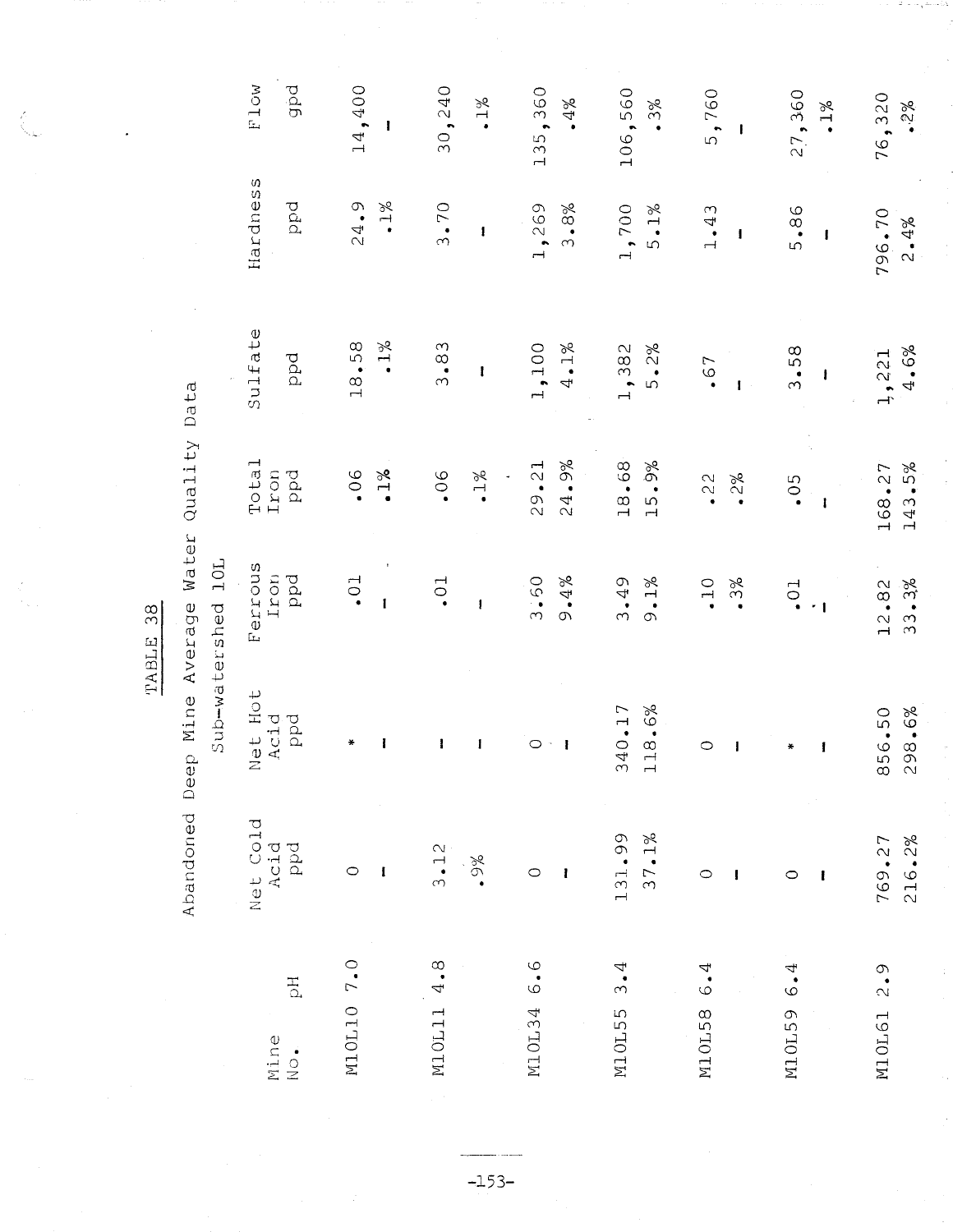TABLE 38 (contd.)

Abandoned Deep Mine Average Water Quality Data

Sub-watershed 10L

| pdp<br><b>MOTA</b>      | 28,800<br>$.1\%$          |
|-------------------------|---------------------------|
| Hardness<br>pd          | 18.9<br>$\cdot$ 1%        |
| Sulfate<br>ppd          | 4.76<br>ı                 |
| Total<br>Iron<br>Ppd    | .6%<br>$\overline{\cdot}$ |
| Ferrous<br>Iron<br>Ppd  | I                         |
| let Hot<br>Acid<br>Ppd  | Ė<br>∗                    |
| Net Cold<br>Acid<br>Ppd | $\frac{2}{\cdot}$         |
| Mine<br>No. pH          | M10L62 6.4                |

\* Not annalyzed.

 $-154-$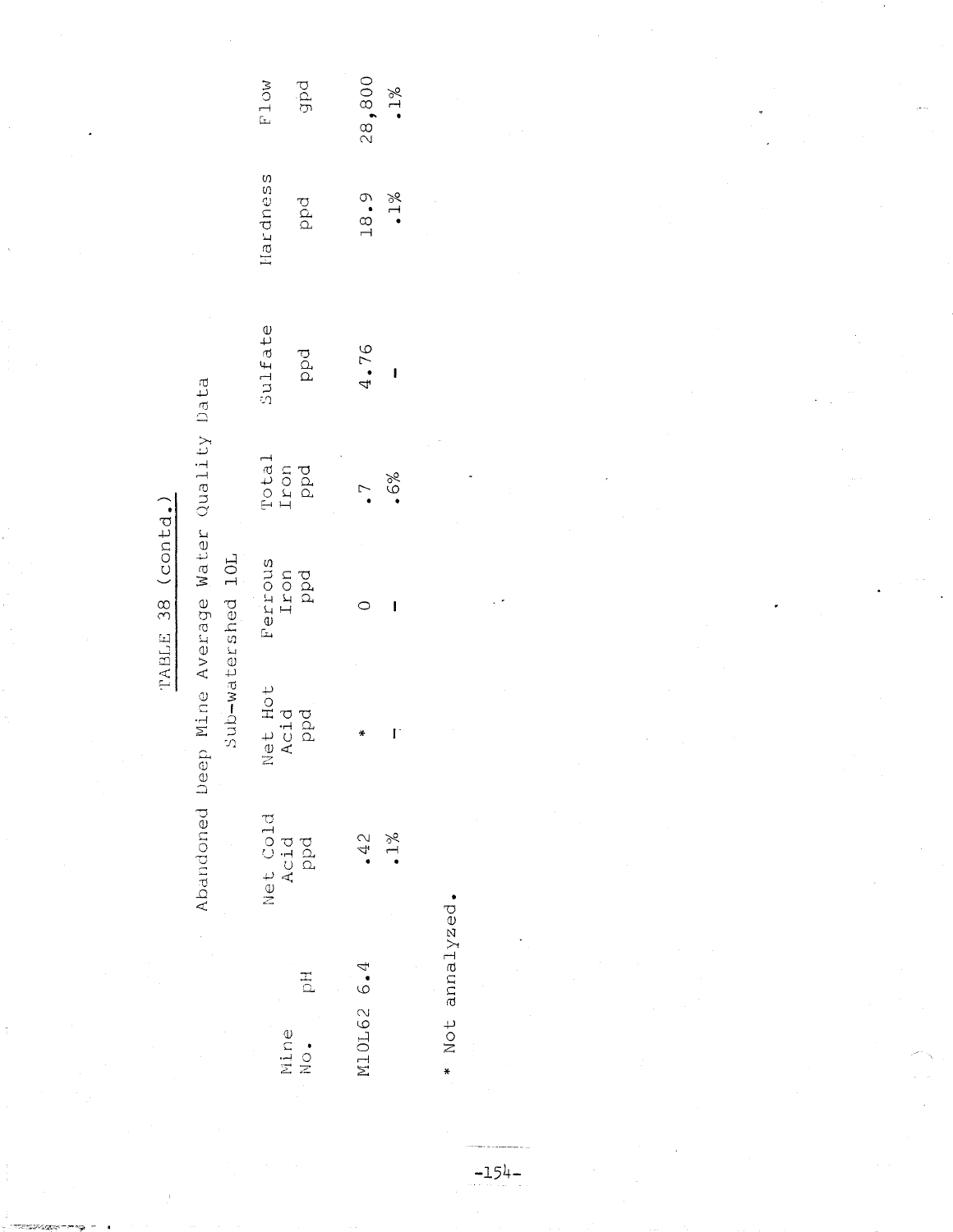#### Strip Mines

The Commonwealth records indicate that there are 43 strip mines in this sub-watershed. Our field investigations locate 20 surface mines with 11 flowing. Table 39 lists the abandoned strip mines within the sub-watershed with the following information: the name of the mine or operator if known, the area and seam mined, the designation we give the mine, whether or not there is a flow, and whether it connects with a deep mine.

The total acreage of abandoned surface mines in subwatershed 10L is 1,362.30 acres (7.84% of this sub-watershed area).

Table 40 gives the averages of the abandoned surface mine flows. Directly under the averages are the percentages of flows and pollution load that each contributes to the pollution load of the sub-watershed as measured at Sampling Station SC10L1, Rhoads Creek.

Where a single surface mine has more than one flow, the averages of the flows are added together.

Following Table 40 are the descriptions of the flowing strip mines along with abatement recommendations.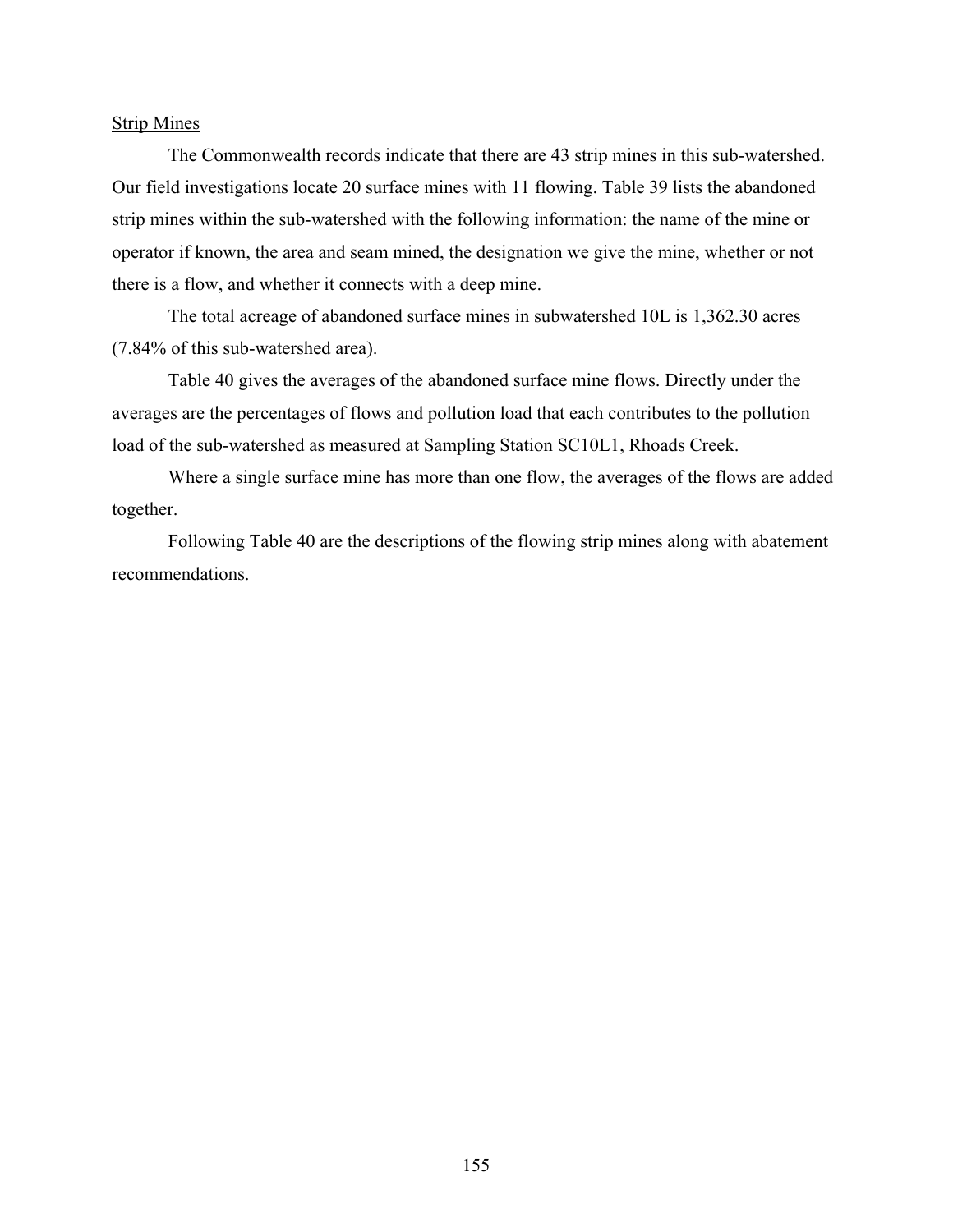# TABLE 39

## Abandoned Surface Mines

# Sub-watershed 10L

| Mine<br>Number | Name of Mine<br>or Operator                                                                                                          | Area<br>Mined<br>(Acres) | Seam<br>Mined                                     | Flowing        | Connection<br>w/Deep Mine |
|----------------|--------------------------------------------------------------------------------------------------------------------------------------|--------------------------|---------------------------------------------------|----------------|---------------------------|
| S10L2          | Wm. Schmidt<br>C. C.                                                                                                                 | 55.08                    | <b>Brush</b><br>Creek                             | N <sub>o</sub> | N <sub>0</sub>            |
| <b>S10L6</b>   | Penrod Const.<br>Co.                                                                                                                 | 112.91                   | Bakers-<br>town                                   | Yes            | N <sub>o</sub>            |
| S10L7          | Clear Run Coal<br>Co. Inc                                                                                                            | 33.05                    | B, C,<br>D, E                                     | N <sub>0</sub> | N <sub>o</sub>            |
| <b>S10L8</b>   | J. E. Bigan                                                                                                                          | 18.36                    | E                                                 | N <sub>o</sub> | M10L9                     |
| S10L12         | Pgh. Summit<br>Coal Co.                                                                                                              | 4.59                     | B, C',<br>D                                       | Yes            | M10L11                    |
| S10L13         | Gallo-Meyers Co.                                                                                                                     | 9.18                     | D                                                 | Yes            | M10L62                    |
| S10L15         | Somerset Coal<br>Co.                                                                                                                 | 23.87                    | E                                                 | Yes            | N <sub>o</sub>            |
| S10L16         | Dunlo Coal Co.                                                                                                                       | 16.52                    | B, C',<br>D                                       | Yes            | N <sub>o</sub>            |
| S10L17         | M. E. Fetterolf<br>Boswell Fuel Co.<br>Lewis Murphy<br>John P. Stoddard<br>Denise<br>Shade Coal Co<br>J. J. McNally<br>PBS Coals Co. | 429.62                   | D<br>E<br>B, C, D, E<br>C, D, E<br>D<br>D<br>E, D | Yes            | N <sub>o</sub>            |
| S10L20         | Lewis Murphy                                                                                                                         | 8.26                     | E, D                                              | Yes            | M10L10                    |
| S10L28         | R. Long<br>Robert H.<br>Glessner, Jr.                                                                                                | 54.16                    | E<br>D                                            | Yes            | M10L30                    |
| S10L36         | Lewis W.<br>McIntire                                                                                                                 | 28.46                    | Bakers-<br>town                                   | Yes            | N <sub>0</sub>            |
| S10L38         | Robert H.<br>Glessner, Jr.                                                                                                           | 25.70                    | Upper<br>Bakerstown                               | N <sub>o</sub> | N <sub>0</sub>            |
| S10L39         | McCormick-<br>Snyder Coal Co.                                                                                                        | 142.29                   | Bakers-<br>town                                   | Yes            | N <sub>o</sub>            |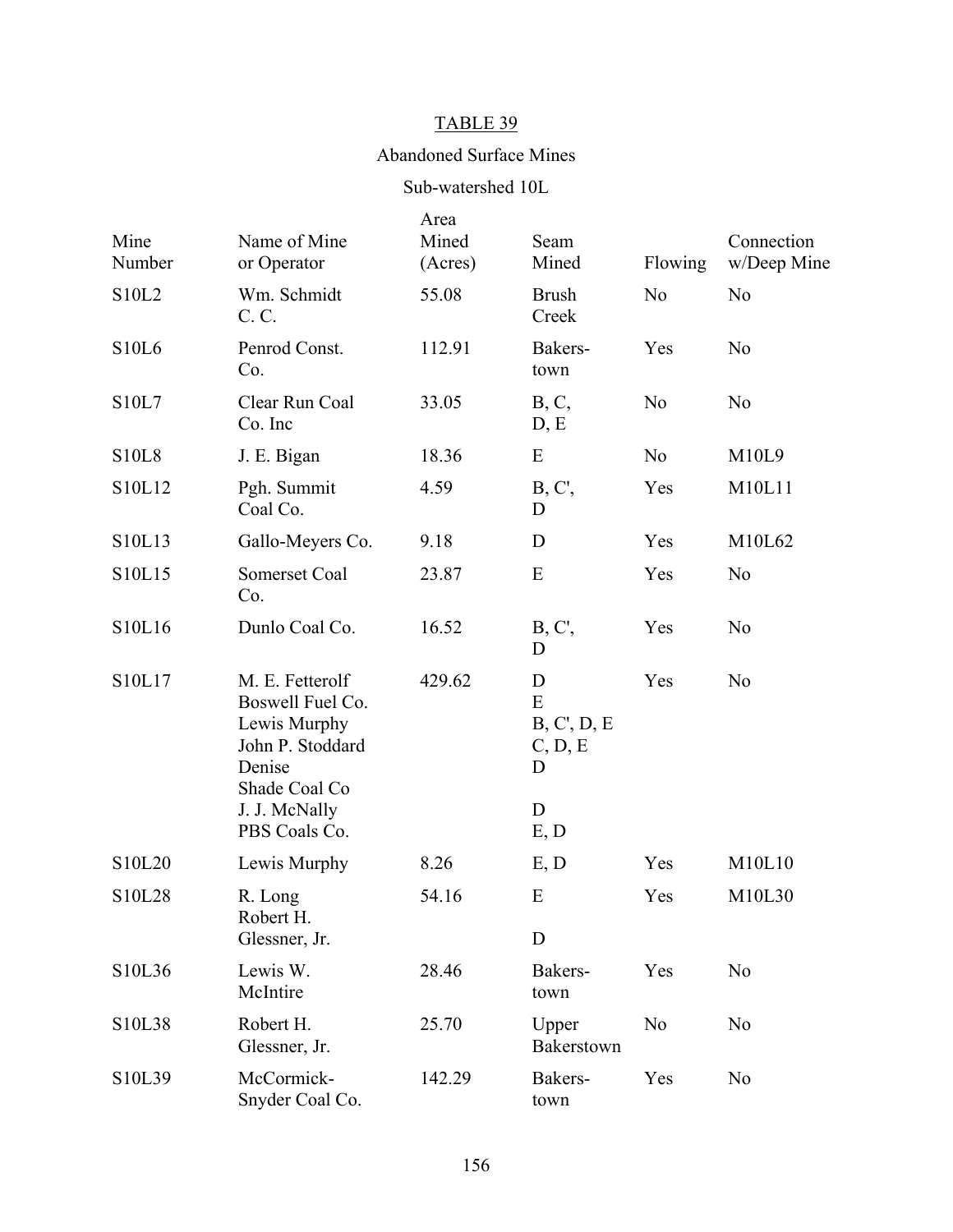# TABLE 39 (contd.)

# Abandoned Surface Mines

## Sub-watershed 10L

| Mine<br>Number                  | Name of Mine<br>or Operator                                                     | Area<br>Mined<br>(Acres) | Seam<br>Mined            | Flowing        | Connection<br>w/Deep Mine |
|---------------------------------|---------------------------------------------------------------------------------|--------------------------|--------------------------|----------------|---------------------------|
|                                 | Franklin<br>Brand Coal Co.                                                      |                          | <b>Brush</b><br>Creek    |                |                           |
| S <sub>10</sub> L <sub>47</sub> | Robert H.<br>Glessner, Jr.<br>P. B. S. Coals Co.<br>M. E. Fedderolf<br>Coal Co. | 309.37                   | D<br>B, C,<br>D, E<br>C' | Yes            | N <sub>o</sub>            |
| S10L57                          | Robert H.<br>Glessner, Jr.                                                      | 17.44                    | <b>Brush</b><br>Creek    | N <sub>o</sub> | N <sub>o</sub>            |
| S10L66                          | Unknown                                                                         | 10.10                    |                          | N <sub>0</sub> | N <sub>o</sub>            |
| S10L67                          | Unknown                                                                         | 14.69                    |                          | N <sub>0</sub> | N <sub>o</sub>            |
| S <sub>10</sub> L <sub>68</sub> | Unknown                                                                         | 25.70                    |                          | N <sub>0</sub> | N <sub>o</sub>            |
| S10L69                          | Unknown                                                                         | 22.95                    |                          | N <sub>0</sub> | N <sub>o</sub>            |
|                                 |                                                                                 |                          |                          |                |                           |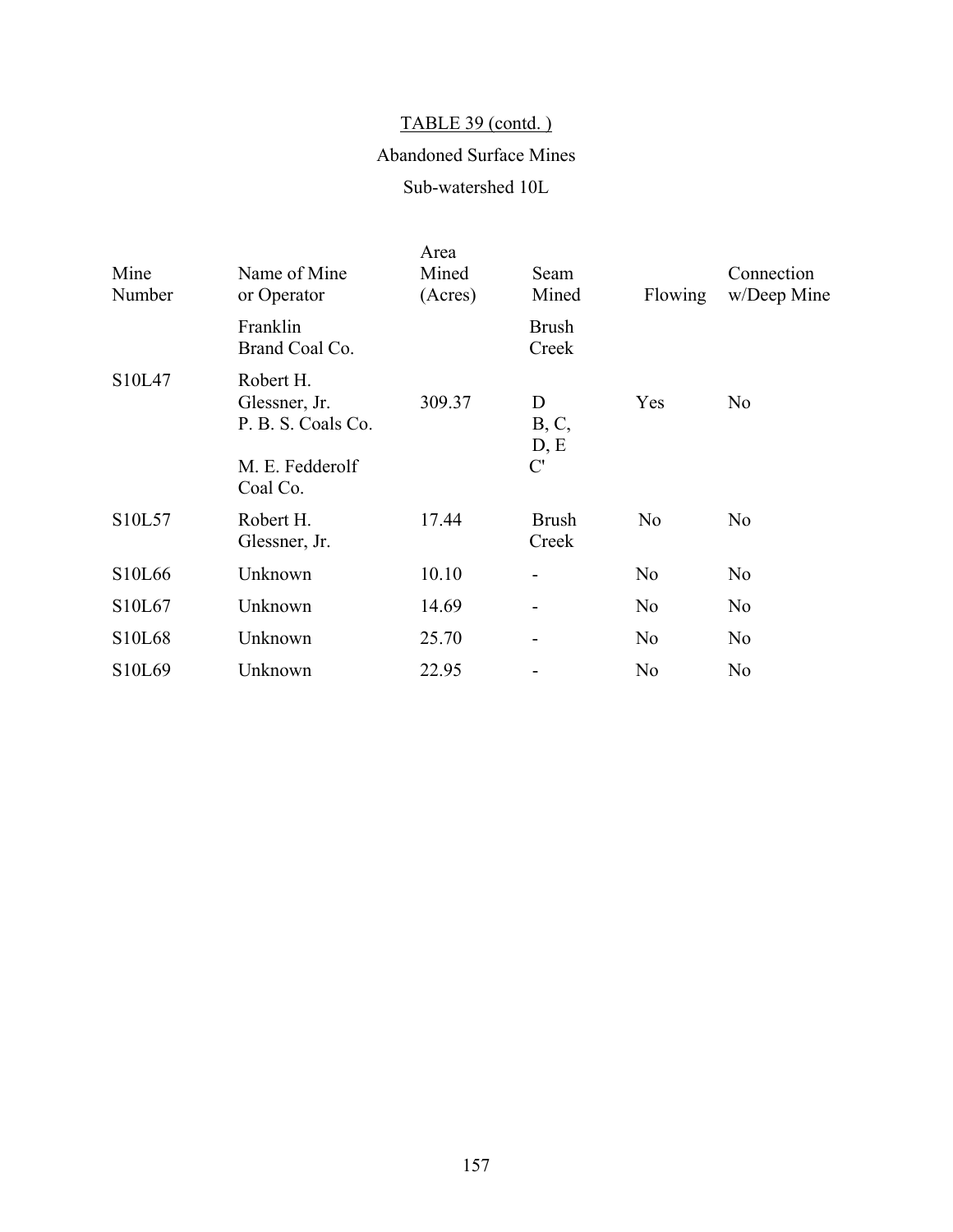# TABLE 40

# Abandoned Surface Mine Average Water Quality Data Sub-watershed 10L

| Mine<br>No. | рH          | Net Cold<br>Acid<br>ppd | Net Hot<br>Acid<br>ppd | Ferrous Iron<br>ppd | Total Iron<br>ppd | Sulfate<br>ppd    | Hardness<br>ppd | Flow<br>gpd     |
|-------------|-------------|-------------------------|------------------------|---------------------|-------------------|-------------------|-----------------|-----------------|
| S10L6       | $3 \cdot 7$ | 287.76<br>80.9%         |                        | 1.57<br>4.1%        | 2.42<br>2.1%      | 809.59<br>3%      |                 | 93,600<br>.3%   |
| S10L12      | 4.8         | 4.98<br>1.4%            |                        | .08<br>.2%          | .08<br>.1%        | 13.20<br>.1%      |                 | 100,800<br>.3%  |
| S10L13      | 2.9         | 4.33<br>1.2%            |                        | .02<br>.1%          | $-17$<br>.2%      | 6.32              |                 | 2,880           |
| S10L15      | 4.8         | 16.03<br>4.5%           |                        | .19<br>.5%          | .38<br>.3%        | 57.16<br>$-2%$    |                 | 93,600<br>.3%   |
| S10L16      | $5 \cdot 2$ | 6.52<br>1.8%            | *                      | .26<br>.7%          | .47<br>.4%        | 31.50<br>.1%      |                 | 164,160<br>.5%  |
| S10L17      | 6.6         | 1,017.58<br>286%        | *                      | 7.40.<br>19.2%      | 26.88<br>22.9%    | 8,976.89<br>33.7% |                 | 704,160<br>2.2% |
| S10L20      | $5 - 2$     | 1.62<br>.5%             |                        | .02<br>.1%          | .03               | 10.93             |                 | 14,400<br>.1%   |
| S10L28      | 3.5         | 64.77<br>18.2%          |                        | .27<br>.7%          | .83<br>.7%        | 177.70<br>.7%     |                 | 142,560         |

 $-158 -$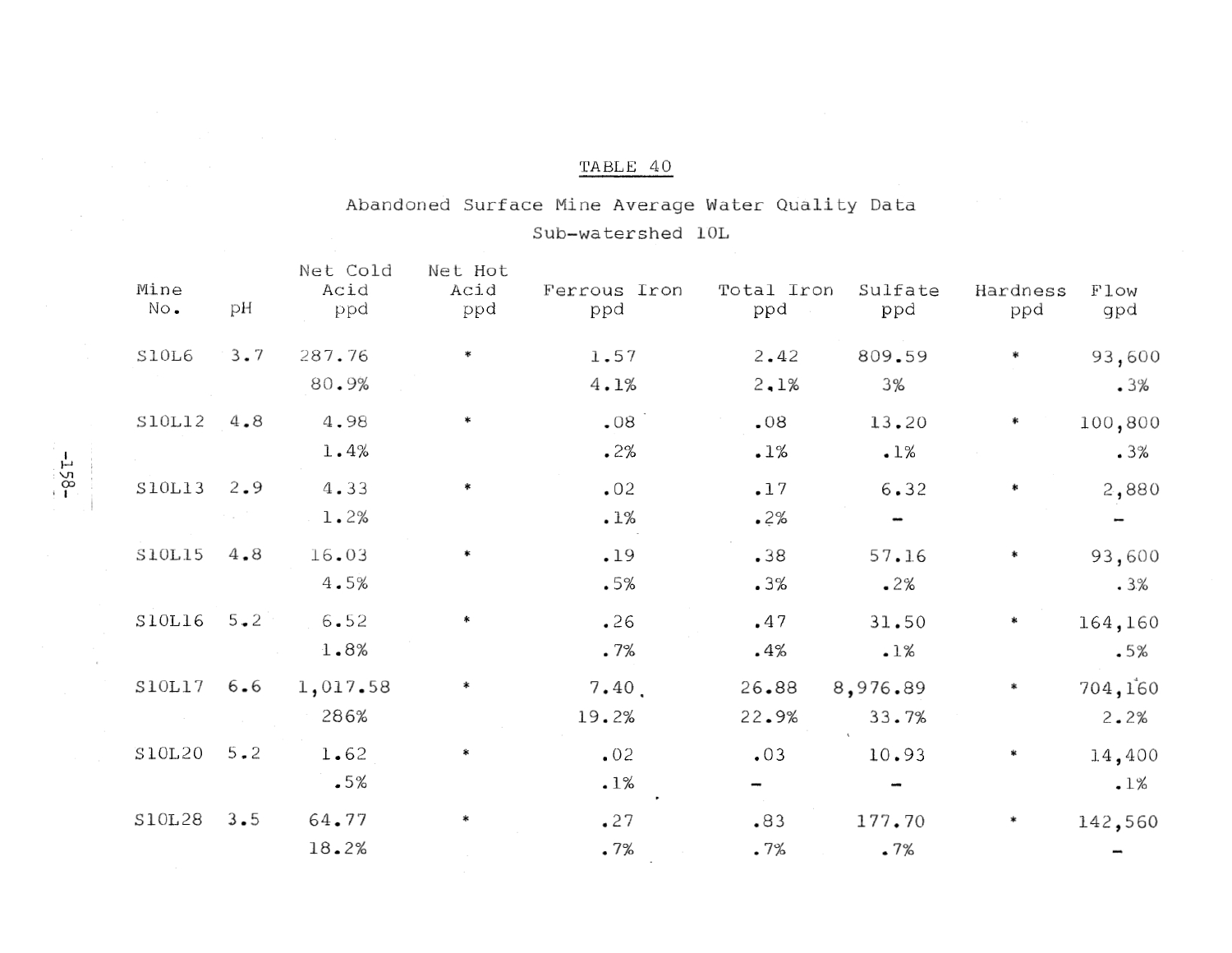## TABLE 40 (contd.)

# Abandoned Surface Mine Average Water Quality Data Sub-watershed 10L

| Mine<br>No. | рH  | Net Cold<br>Acid<br>ppd | Net Hot<br>Acid<br>ppd | Ferrous Iron<br>ppd | Total Iron<br>ppd | Sulfate<br>ppd    | Hardness<br>ppd | Flow<br>gpd       |
|-------------|-----|-------------------------|------------------------|---------------------|-------------------|-------------------|-----------------|-------------------|
| S10L36      | 5.0 | 8.86<br>2.49%           | ₩                      | .43<br>1.1%         | .83<br>.7%        | 531.96<br>2%      | ∗               | 74,880<br>.2%     |
| S10L39      | 5.3 | 0                       | ∗                      | .76<br>2%           | 1.51<br>1.3%      | 4,468.67<br>16.8% | ∗               | 403,200<br>1.3%   |
| S10L47      | 5.1 | 269.13<br>75.6%         | *                      | 1.41<br>3.7%        | 9.76<br>8.3%      | 819.79<br>3.1%    | *               | 181,440<br>$.6\%$ |

\*Not analyzed.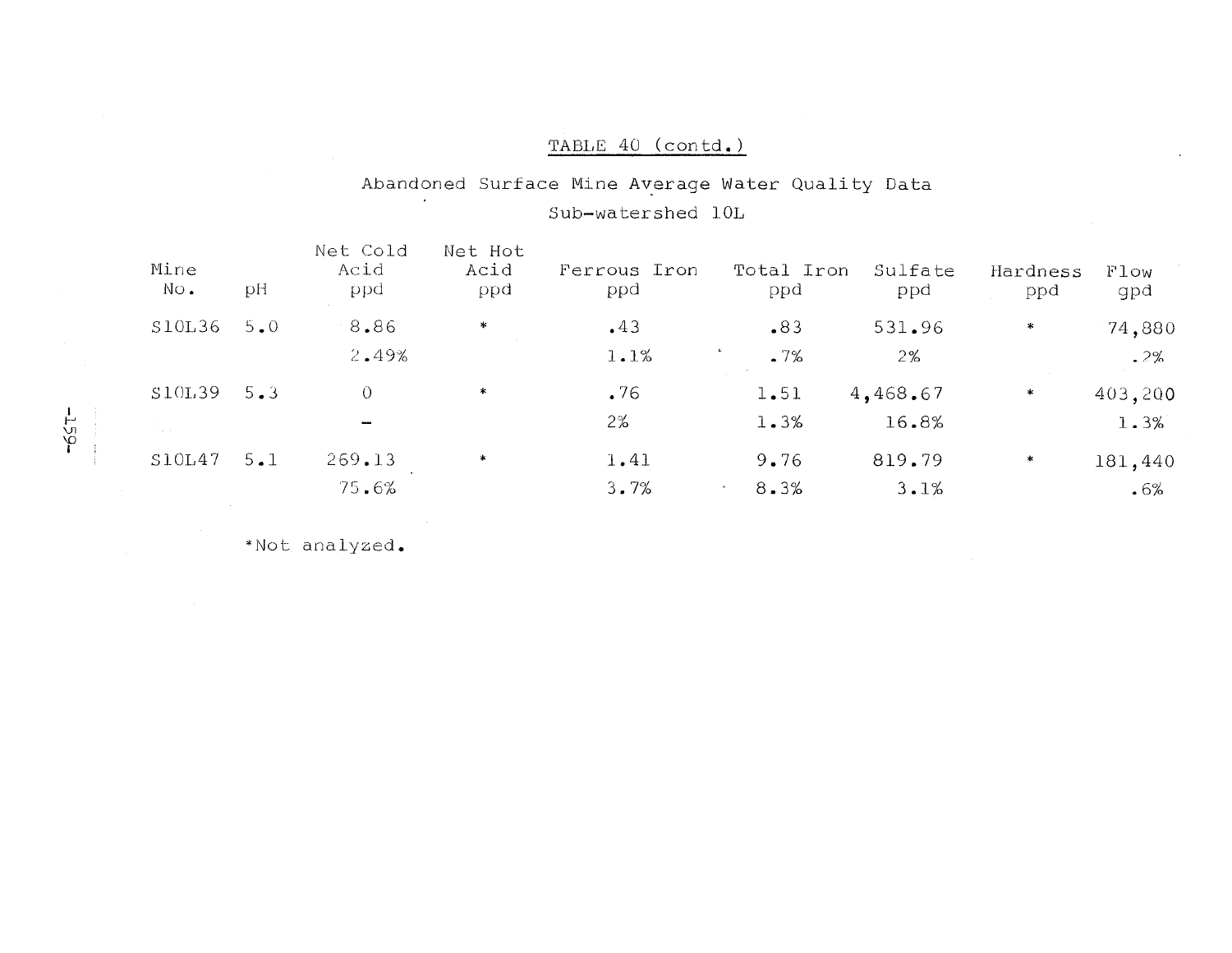Strip Mine: S10L6 Area: 112.91 acres Location: South of U. S. Rt. 30 between Indian Lake & Reels Corner Status: Reclaimed Owned by: Penrod Construction Company Seam mined: Bakerstown Connection with deep mine: None Flowing: Three large leaching areas General Description:

An attempt was made to reclaim this strip. Pines and other trees were planted, but their growth is small. No natural vegetation is evident except for one small portion. Many depressions and small pits are present which ponds the water allowing it to leach through the spoil. Erosion is evident. The AMD from this strip is presently collected in ponds located on the nearby golf course. Attempts to stock the ponds with a variety of fish life has proved unsuccessful. Recommendation:

More revegetation is called for, preferably grasses. Regrading is also necessary (30-35% of the total strip area). Diversion ditches are required to control erosion and remove water. Cost:

| Ditches      | 5000'  | \$5,000  |
|--------------|--------|----------|
| Grading      | $30\%$ | 20,000   |
| Revegetation |        | 20,000   |
|              |        | \$45,000 |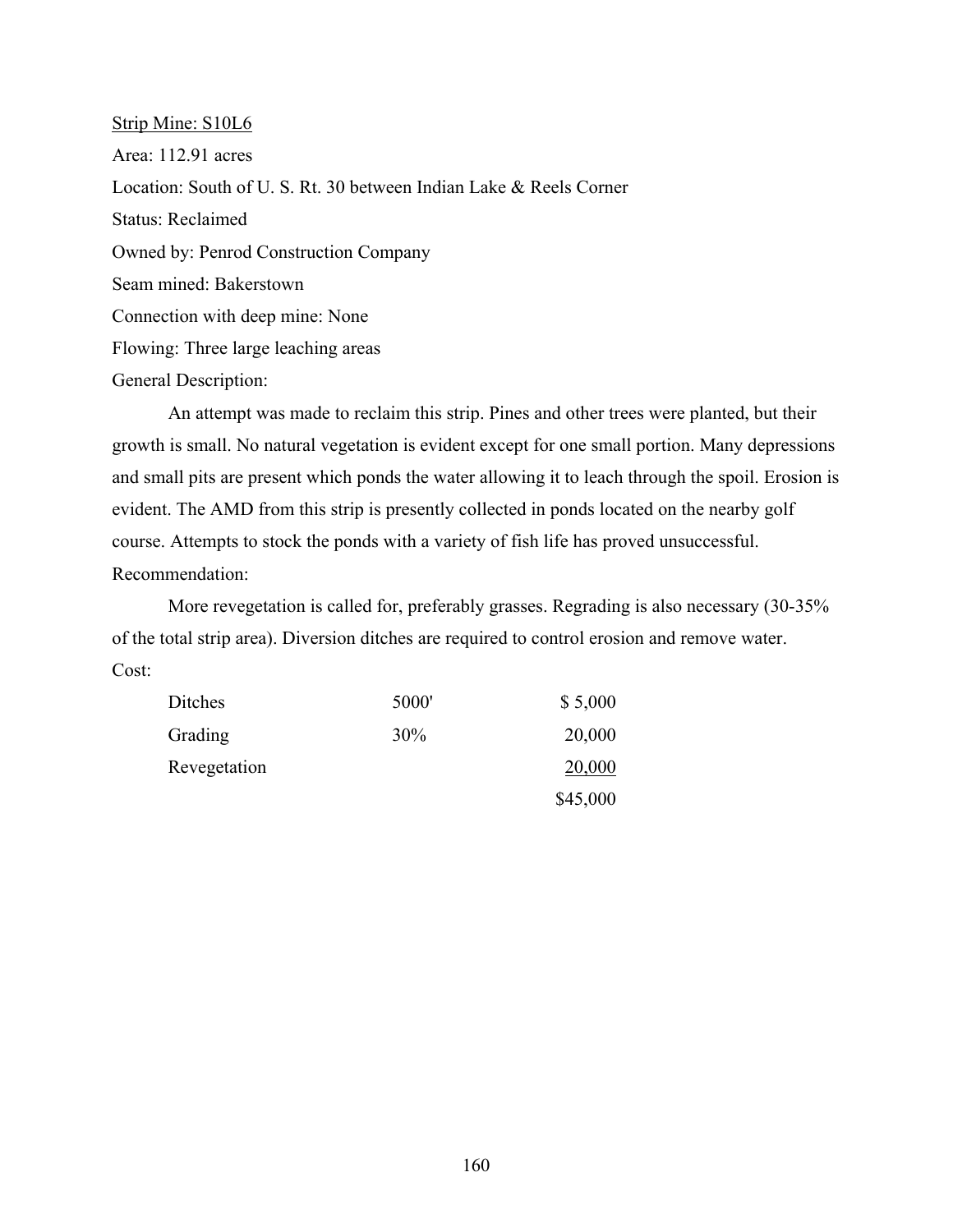Strip Mine: S10L12 Area: 4.59 acres Location: East of Pa. Rt. 160, South of U.S. Rt. 30 & Reel Corner Status: Abandoned Owned by: Pittsburgh Summit Coal Company Seams mined: B, C', D Connection with deep mine: M10L11 Flowing: One leaching area

### General Description:

The strip is fairly well vegetated with pines and the longitudinal slope at the base of the 15' to 20' highwall is good. Not many depressions exist. The highwall is badly eroded. The drainage is to S10L20.

### Recommendations:

Very little backfilling is necessary. A ditch on the top of the highwall will prevent general erosion. Additionally, a collector ditch at the base of the highwall should converge in to the ditch on S10L20. S10L12 and S10L20 should be reclaimed in conjunction with each other as well as the deep mine sealing of M10L11.

| Ditches | 2000' | \$2,000 |
|---------|-------|---------|
| Grading |       | 1,000   |
|         | Total | \$3,000 |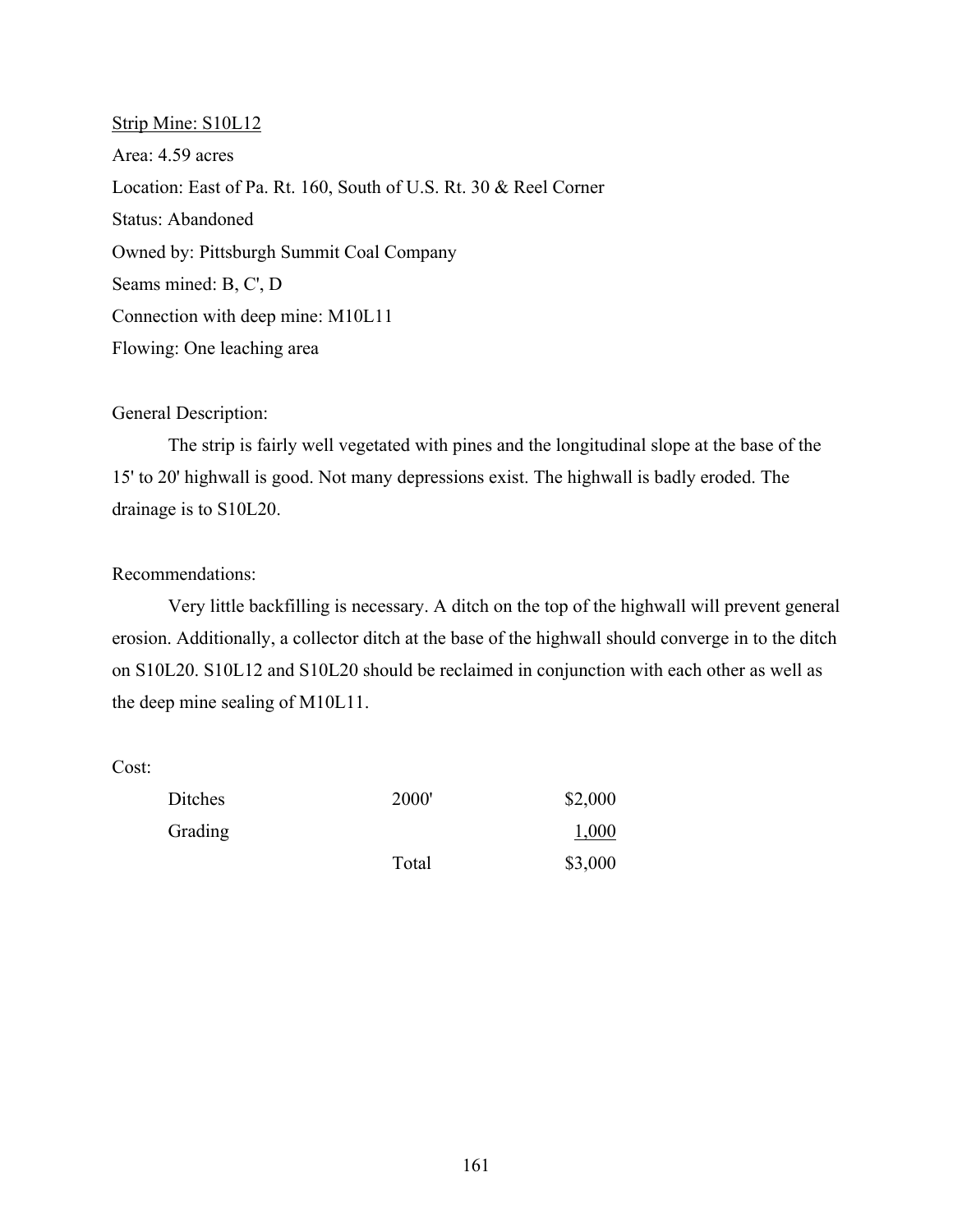Strip Mine: S10L13 Area: 9.18 acres Location: East of Pa. Rt. 160 and South of Clear Run Status: Abandoned Owned by: Gallo-Meyers Company Seam mined: D Connection with deep mine: M10L62 Flowing: One leaching area General Description: The strip is adequately vegetated and no ponding or depression was evident. The highwall is 15 to 20 feet high.

Recommendation:

Diversion ditches should remove water quickly before pollution can develop. Minimal backfilling and grading is required. The deep mine and strip mine reclamation should be done in conjunction with each other.

| Ditches | 3000' | \$3,000 |
|---------|-------|---------|
| Grading |       | 1,000   |
|         | Total | \$4,000 |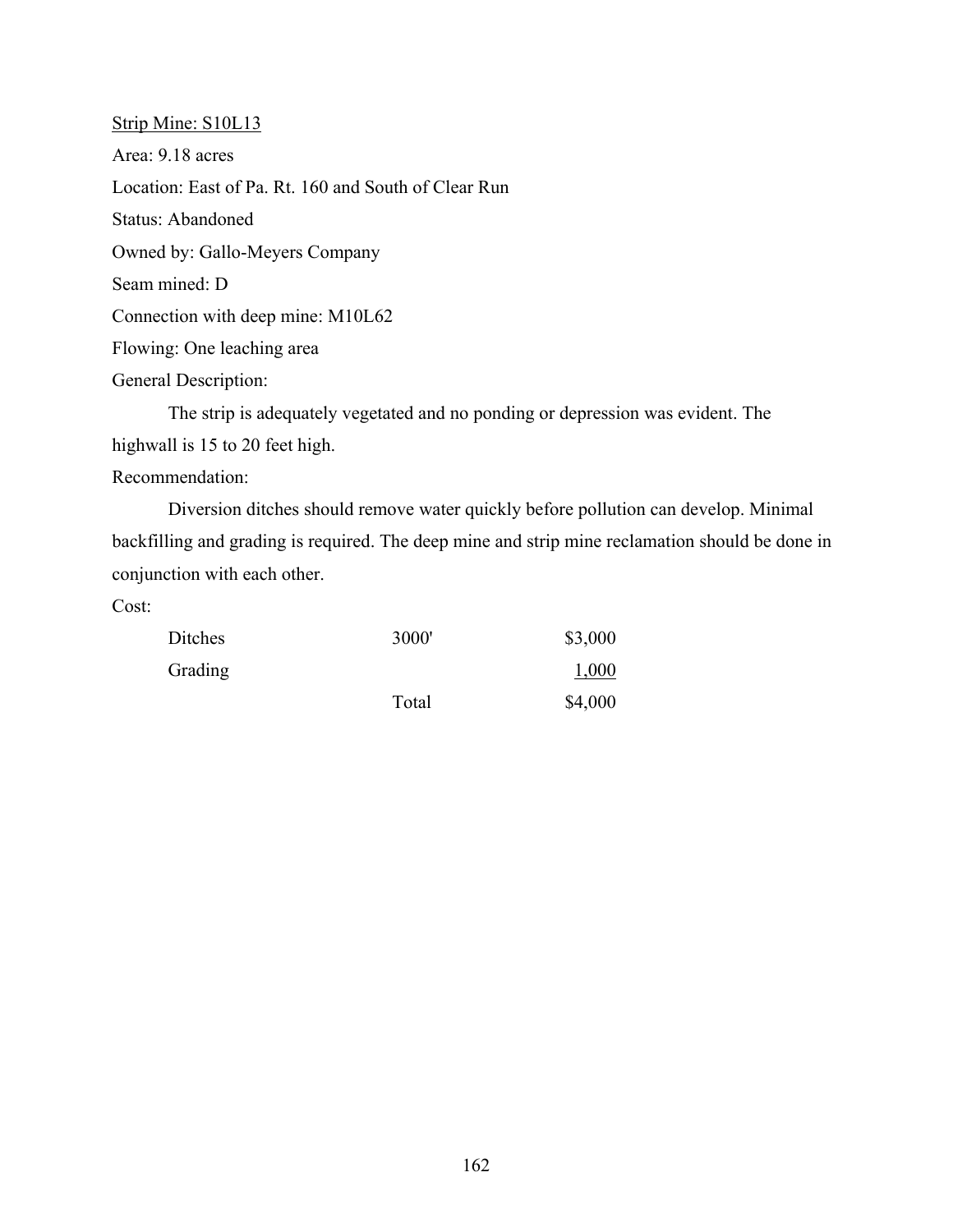Strip Mine: S10L15 Area: 23.87 acres Location: East of Pa. Rt. 160 & intersected by the North western part of T.R. T 748. Owned by: Somerset Coal Co. Seam mined: E Connection with deep mine: None Flowing: Three leaching areas General Description:

There is very good, thick vegetation on this strip however there are quite a few depressions in the area collecting runoff and allowing it to leach through the spoil piles. Recommendation:

Diversion ditches on the east and west side are necessary to remove the drainage. Some backfilling and regrading will have to be done.

| Ditches | 2000' | \$2,000 |
|---------|-------|---------|
| Grading |       | 3,000   |
|         | Total | \$5,000 |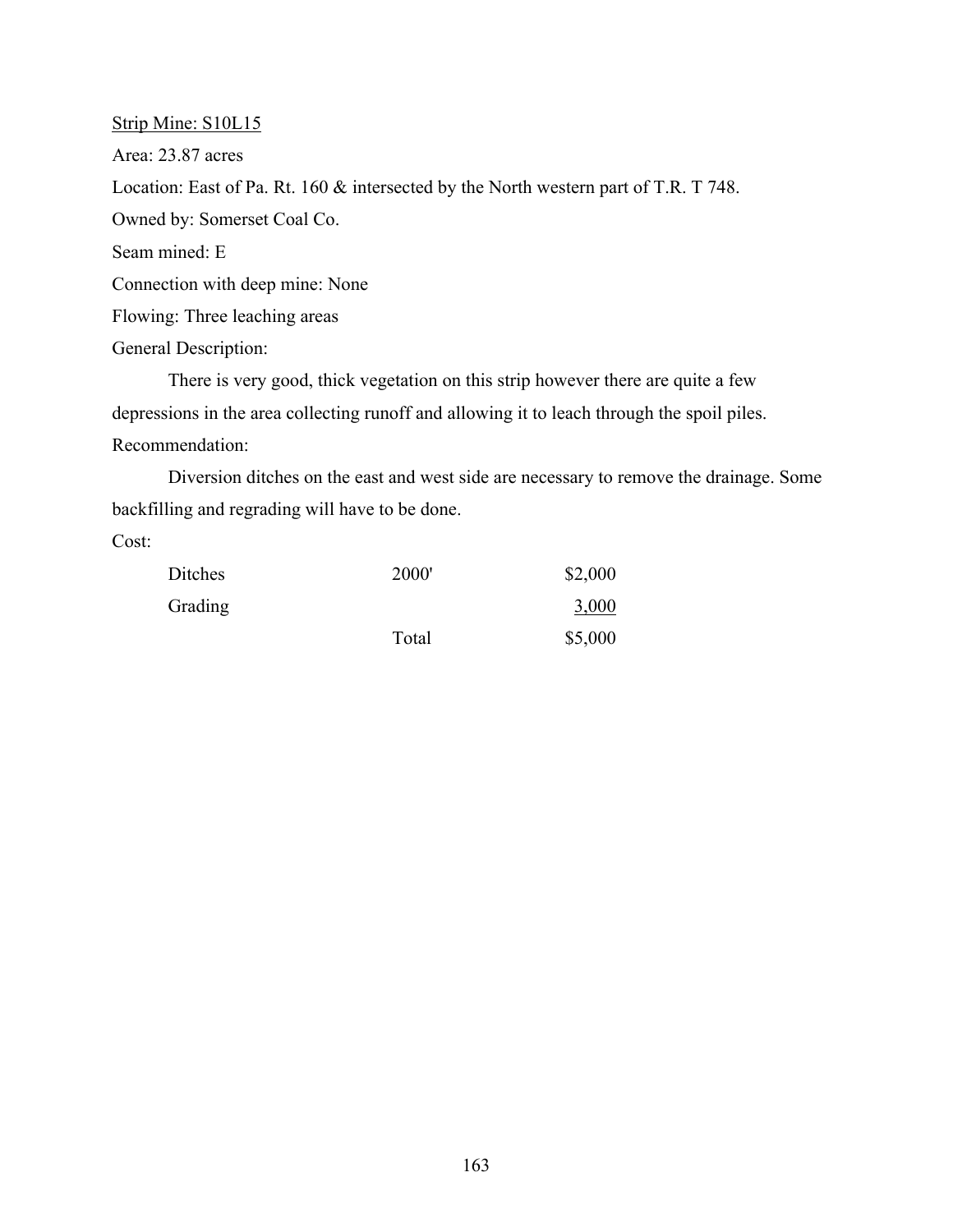Strip Mine: S10L16 Area: 16.52 acres Location: East of Pa Rt. 160 and North of T-748 Status: Abandoned Owned by: Dunlo Coal Company Seams mined: B, C' and D Connection with deep mine: None Flowing: Two leaching areas General Description: Along the base of the 20' highwall is a good longitudinal slope. The strip is well vegetated and there are no extensive depressions. Recommendation: The ditches along the base and top of the highwall will prevent erosion and leaching. No regrading or backfilling is foreseen.

| Ditches | 6,000' | \$6,000 |
|---------|--------|---------|
|---------|--------|---------|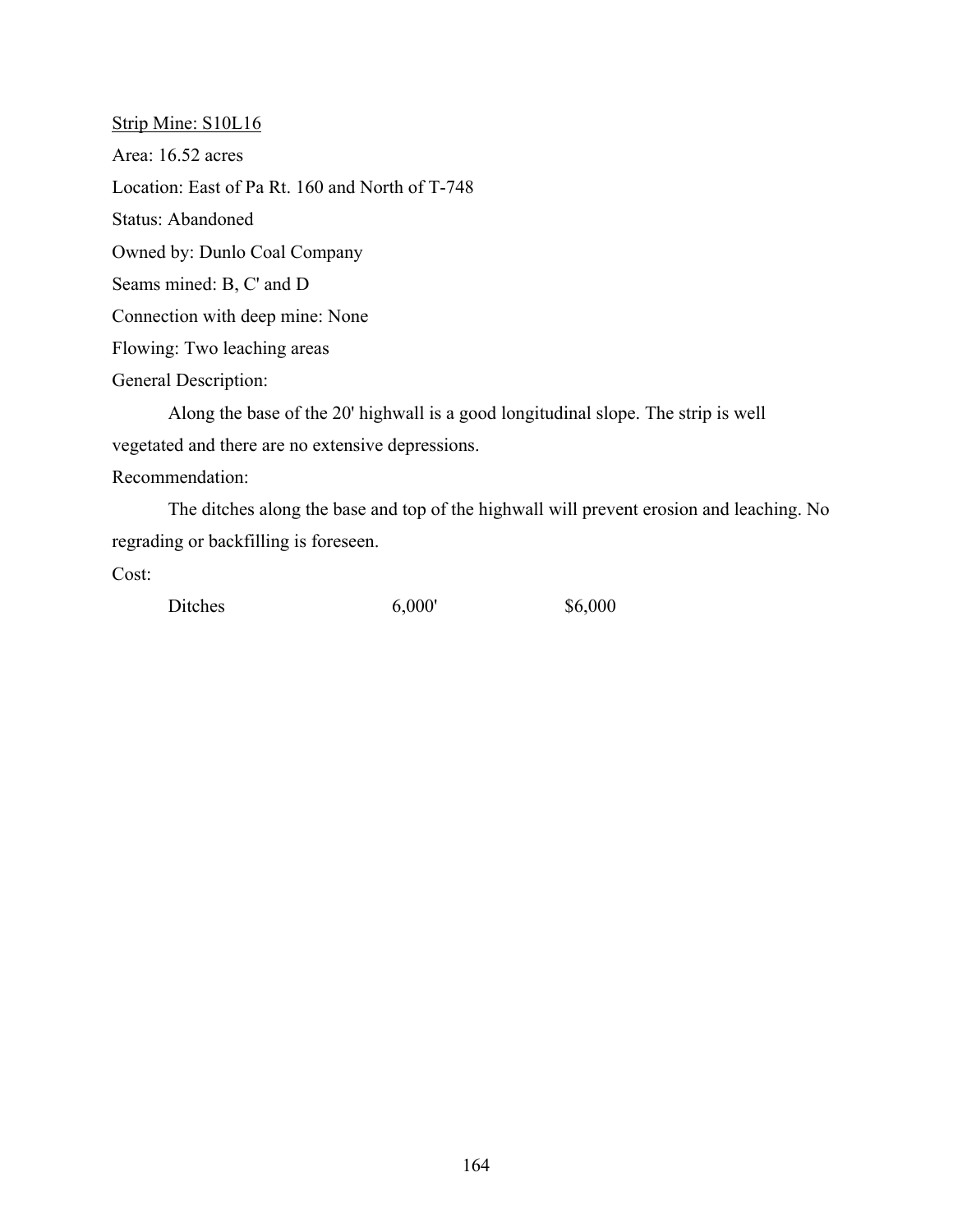Strip Mine: S10L17 Area: 429.62 acres Location: Intersected by T. R. T 748

Status: Partly reclaimed, partly active

Owned by: M. E. Fetterolf, Boswell Fuel Co., Lewis Murphy, John P. Stoddard, Denise, Shade Coal Co., J. J. McNally, P.B.S. Coals Co.

Seams Mined: B, C, C', D, and E

Connection with deep mine: None

Flowing: Twenty-three leaching areas

General Description:

Active operations are in the midst of this strip and it is difficult to distinguish between them and the abandoned areas. This is a very large strip that is partially reclaimed. Many pits and depressions exist and there are many areas bare of vegetation.

Recommendation:

Much backfilling is needed and many feet of drainage ditches are necessary. Revegetation is required. Some of this may be handled by the operator of the active strip (S10L68).

| Ditches      | 10,000'         | \$10,000  |
|--------------|-----------------|-----------|
| Backfilling  |                 | 5,000     |
| Grading      | 20% @ \$1000/Ac | 100,000   |
| Revegetation |                 | 50,000    |
|              | Total           | \$105,000 |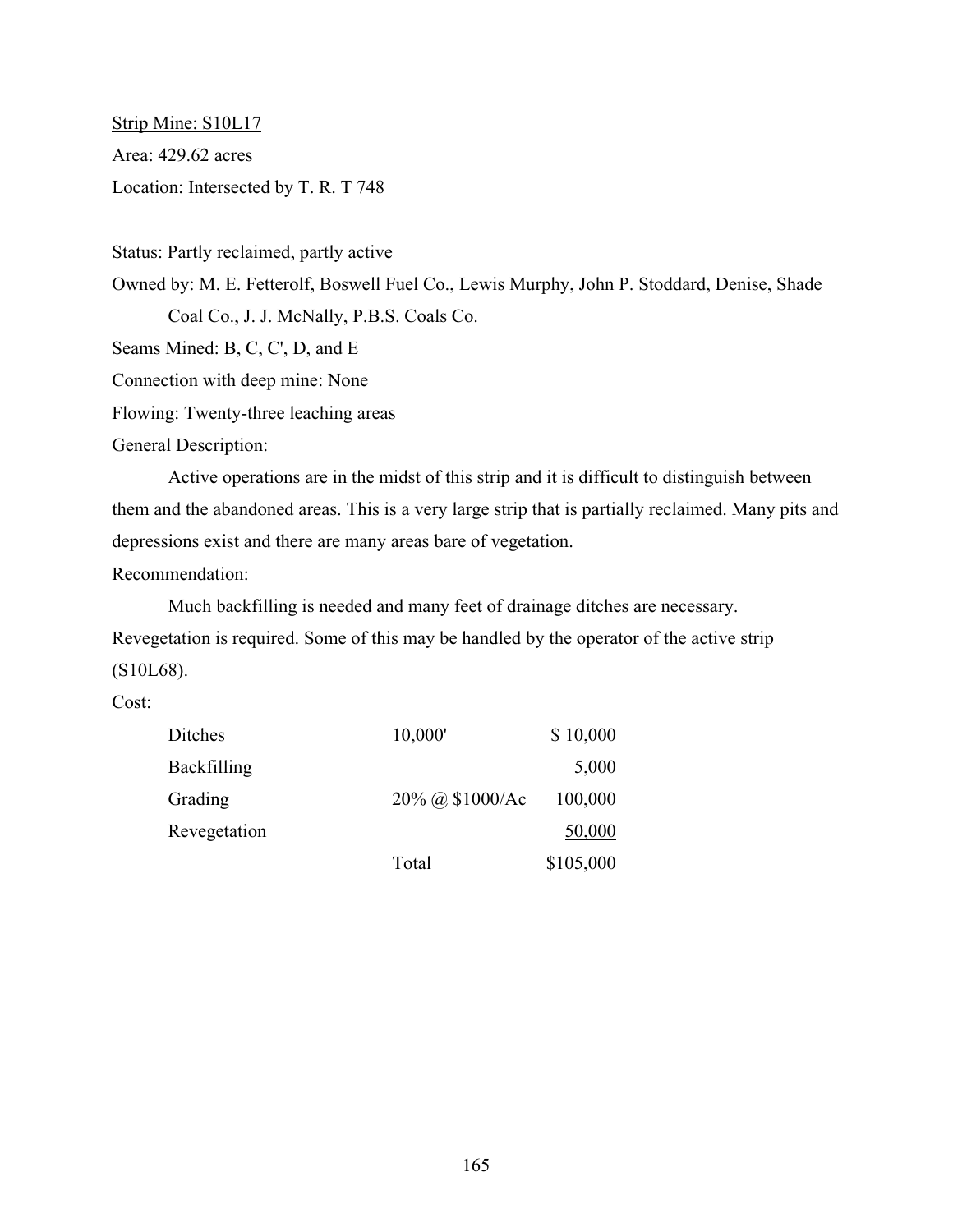Strip Mine: S10L20 Area: 8.26 acres Location: North of Clear Run Status: Abandoned Owned by: Lewis Murphy Seams Mined: D and E Connection with deep mine: M10L10 Flowing: One leaching area General Description:

The strip is well vegetated. The longitudinal slope at the base of the 15' to 20' highwall is adequate for water flow. Few depressions exist. Recommendations:

Diversion ditches above and below highwall will adequately drain and prevent erosion. Minimal earthwork is necessary however the strip reclamation will have to be done in conjunction with the deep mine.

| Ditch                | 3000' | \$3,000 |
|----------------------|-------|---------|
| Grading and Grubbing |       | 1,000   |
|                      | Total | \$4,000 |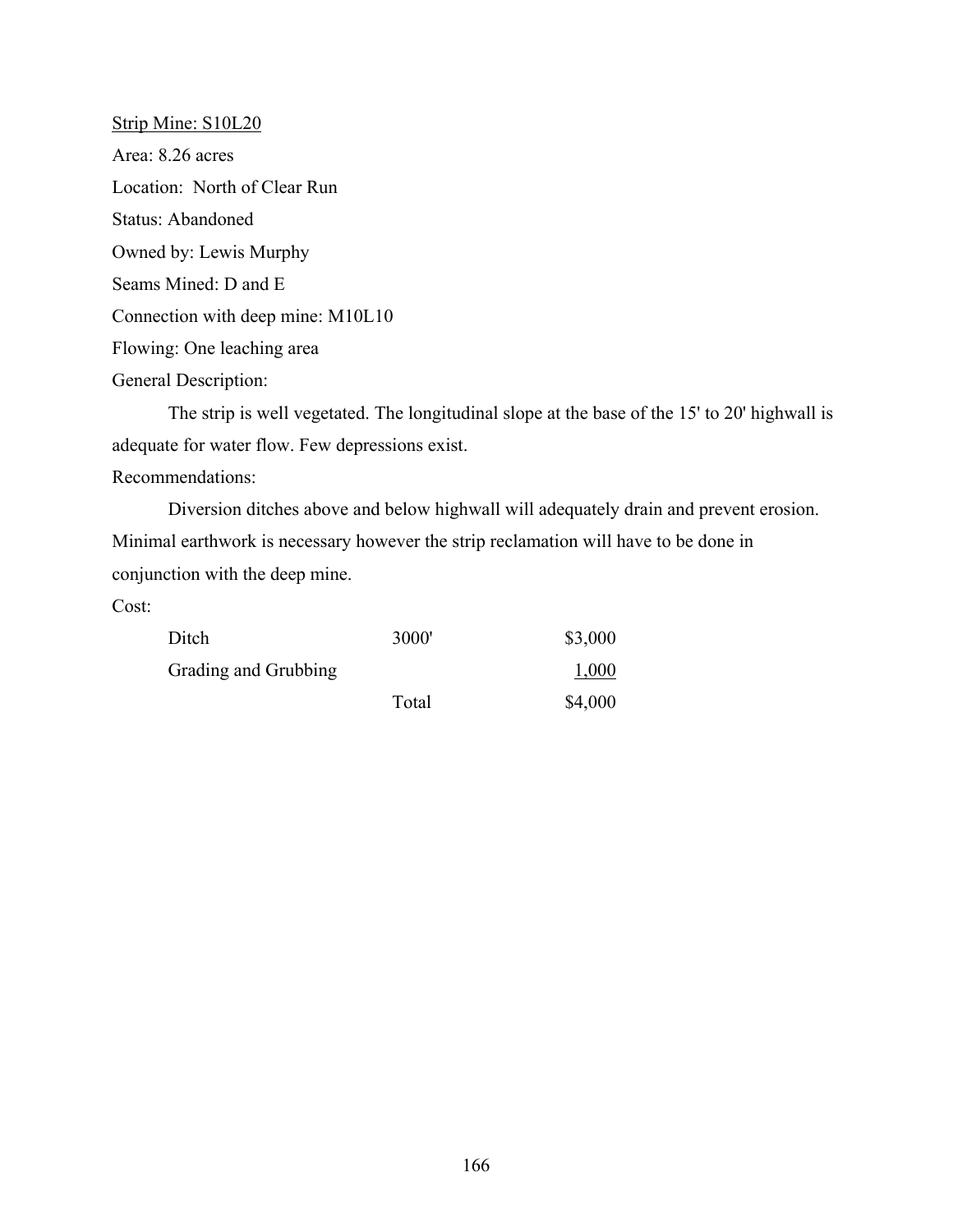Strip Mine: S10L28 Area: 54.16 acres Location: North of Boone Run Status: Abandoned Owned by: R. Long & Robert H. Glessner, Jr. Seam mined: D and E Connection with deep mine: M10L30 Flowing: Seven leaching areas General Description:

Depressions are creating ponding allowing leaching thru the spoil pile. Runoff from the 20' highwall is creating erosion throughout the stripped area. The discharge from deep mine M10L30 is bisecting the strip mine. There is evidence that a possible connection with a second deep mine exists. Although the openings could not be located, remains of mine buildings were seen in the area of heavy flow.

Recommendation: Complete renovation is required for this area consisting of regrading, ditching and revegetation:.

Cost:

\$2,000/acre \$108,320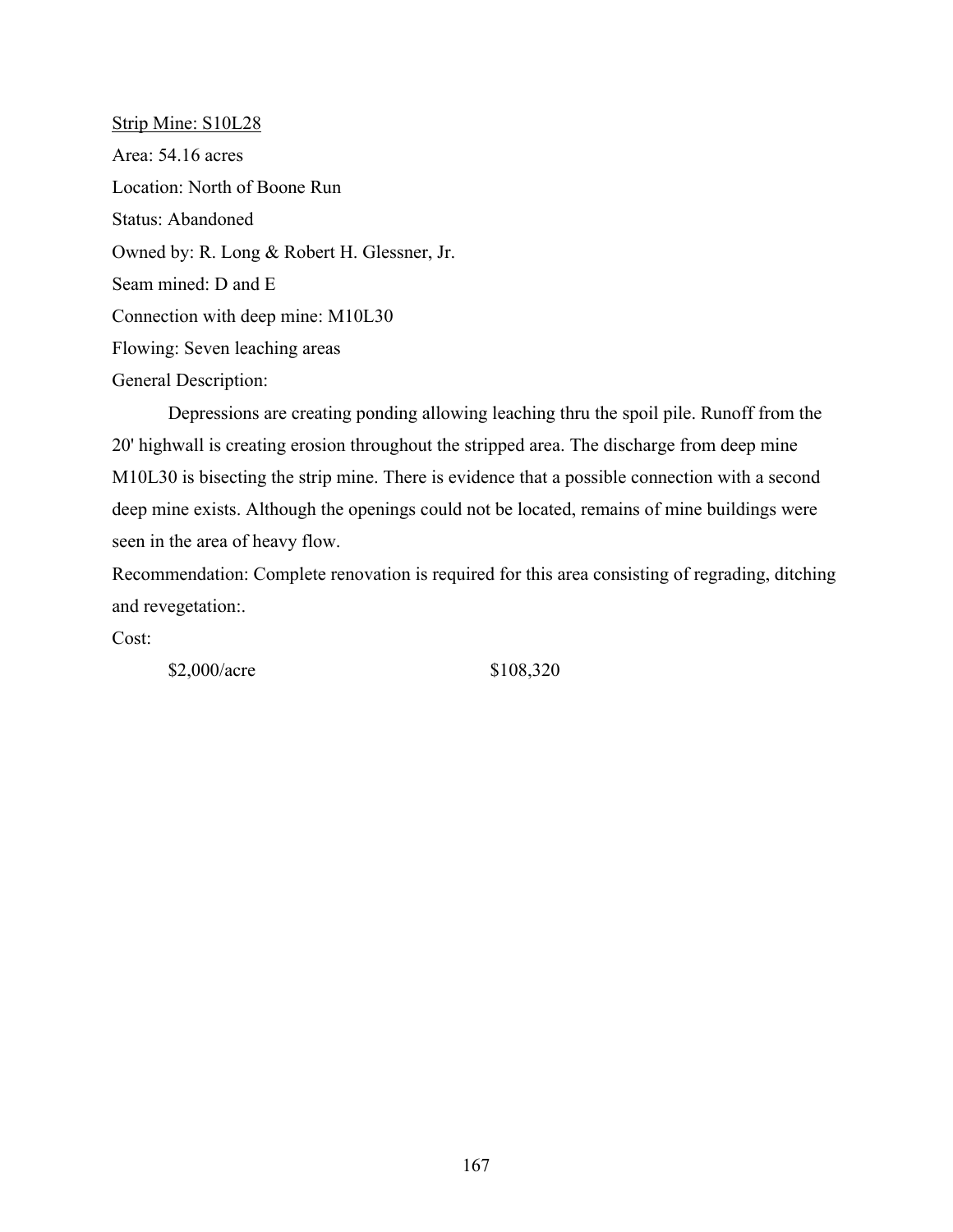Strip Mine: S10L36 Area: 28.46 acres Location: East of the main bend of Lake Stonycreek & intersected by L. R. 55063 Status: Reclaimed Owned by: Lewis W. McIntire Seam mined: Bakerstown Connection with deep mine: None Flowing: Three leaching areas General Description:

There is no highwall on this well vegetated strip. Pond depressions go down the center of this strip from the road toward Lake Stonycreek.

Recommendation:

Backfill must be brought in for ponds. No regrading is necessary, however a ditch down the center of the strip and along the east side of the road is needed.

| Ditch                              | 2500' | \$2,500 |
|------------------------------------|-------|---------|
| Backfilling 3 ponds $\omega$ \$250 |       | 750     |
| Revegetation - 1 acre              |       | 600     |
|                                    | Total | \$3,850 |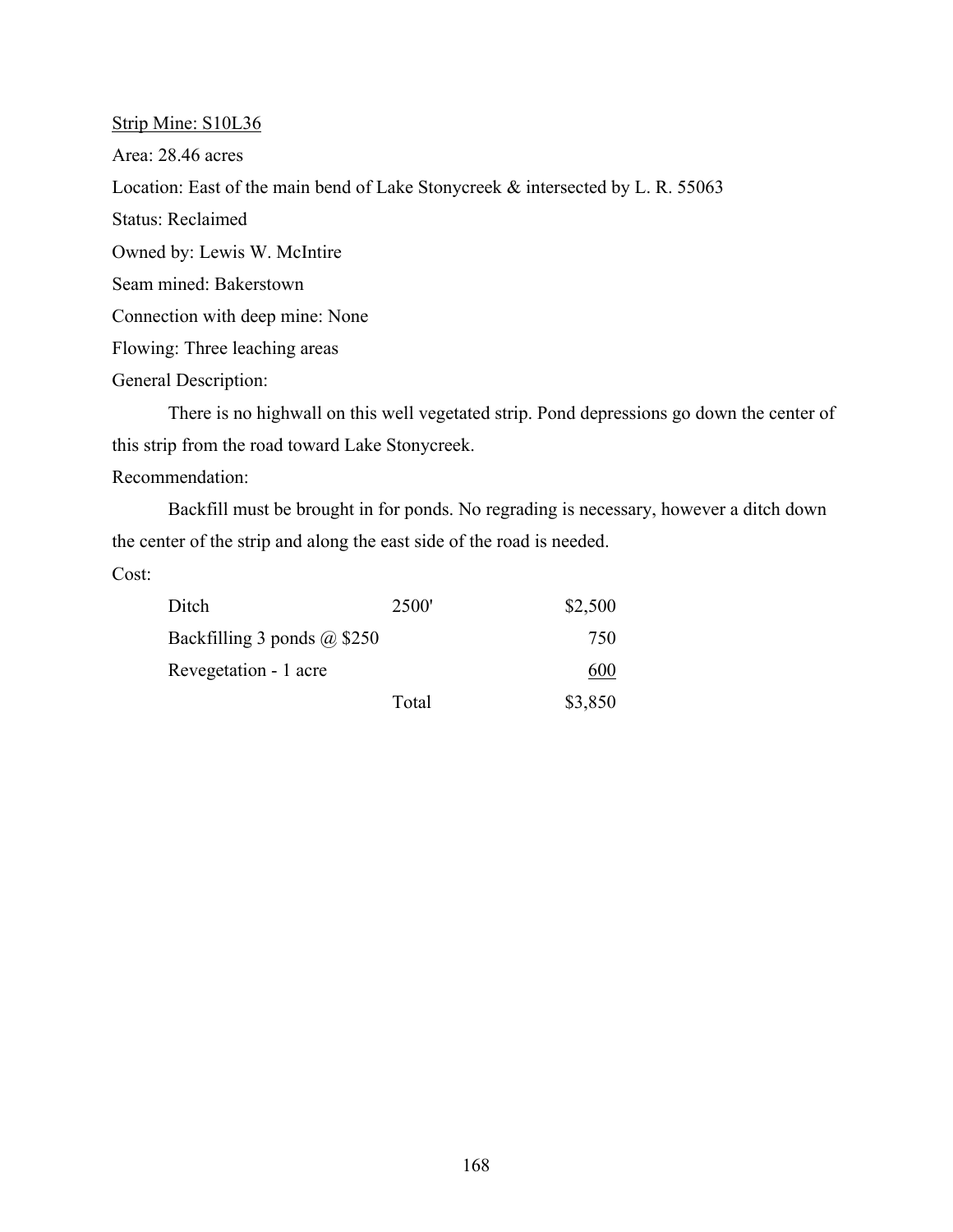Strip Mine: S10L39 Area: 142.29 acres Location: West of Pa. Rt. 160 Status: Reclaimed Owned by: McCormick-Snyder Coal Co. Seam mined: Bakerstown Connection with deep mine: None Flowing: Seven leaching areas General Description:

This strip is partly vegetated with pines and grass cover. Ponds exist near the edge of the pine area.

Recommendation:

The water from this strip mine is of such quality that it creates no pollution threat. Therefore there is no recommendation at this time.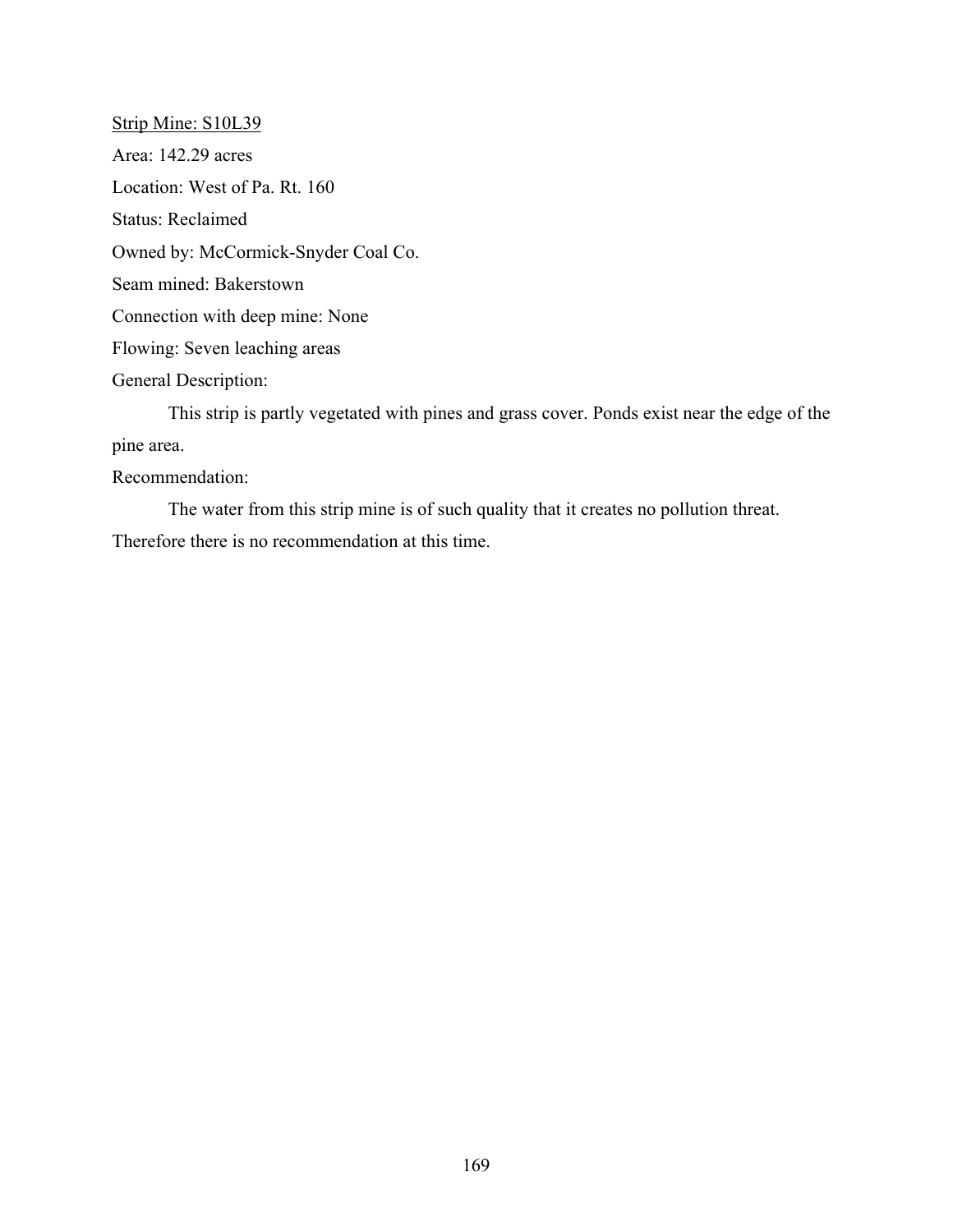Strip Mine: S10L47 Area: 309.37 acres Location: South of Boone Run and East of Pa. Rt. 160 Status: Reclaimed Owned by: Robert H. Glessner, Jr., P.B. S. Coals Co., M. E. Fetterolf Coal Company Seams mined: B, C, D, and E Connection with deep mine: None Flowing: Three leaching areas General Description:

Many varied situations exist on this strip mine. Revegetation is on about half of the strip, some depressions exist as well as some leaching and erosion on the barren areas of gob piles. Recommendation:

A rough estimate of this extensively mined area requires regrading over the depressions, a ditch south of Rt. T 535 and revegetation over half of the strip. Cost:

| Ditch        |       | \$5,000   |
|--------------|-------|-----------|
| Regrading    |       | 46,000    |
| Revegetation |       | 90,000    |
|              | Total | \$141,000 |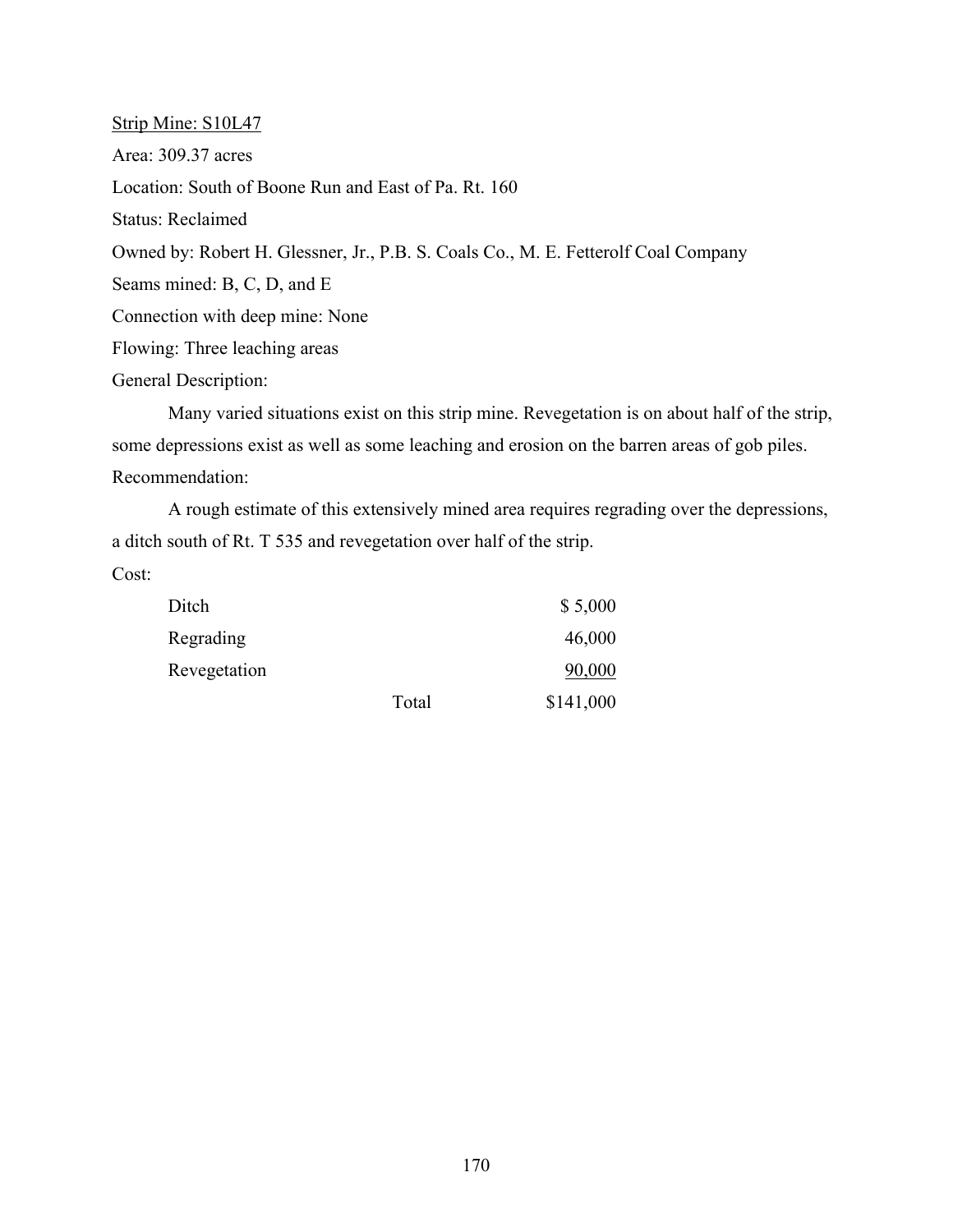#### **Recommendations**

This sub-watershed has the ability to create a potential danger to three quarters of the length of the main stream, Stony Creek, within the study area. The two large lakes, Indian Lake and Lake Stonycreek, are acting as reservoirs collecting the AMD that would normally find its way into Stony Creek. If allowed to continue, it is not unreasonable to assume the lakes, once completely filled with AMD, would again pollute the main stream after a great deal of money and energy has been expended to make Stony Creek a clean stream.

Table 41 gives the recommendations for all polluting deep and surface mines along with the cost associated with each recommendation.

An estimated effectiveness of 60% reduction of the pollution load is assigned for each recommendation.

Table 42 lists the sources abated, the amount of benefication and the costs associated with each plan.

The distance from Sampling Station SC10L1, Rhoads Creek, to the next polluting tributary down stream, SC7R1 Schrock Run, is approximately one mile. This is the minumum distance on Stony Creek that would benefit from Rhoads Creek becoming a clean stream.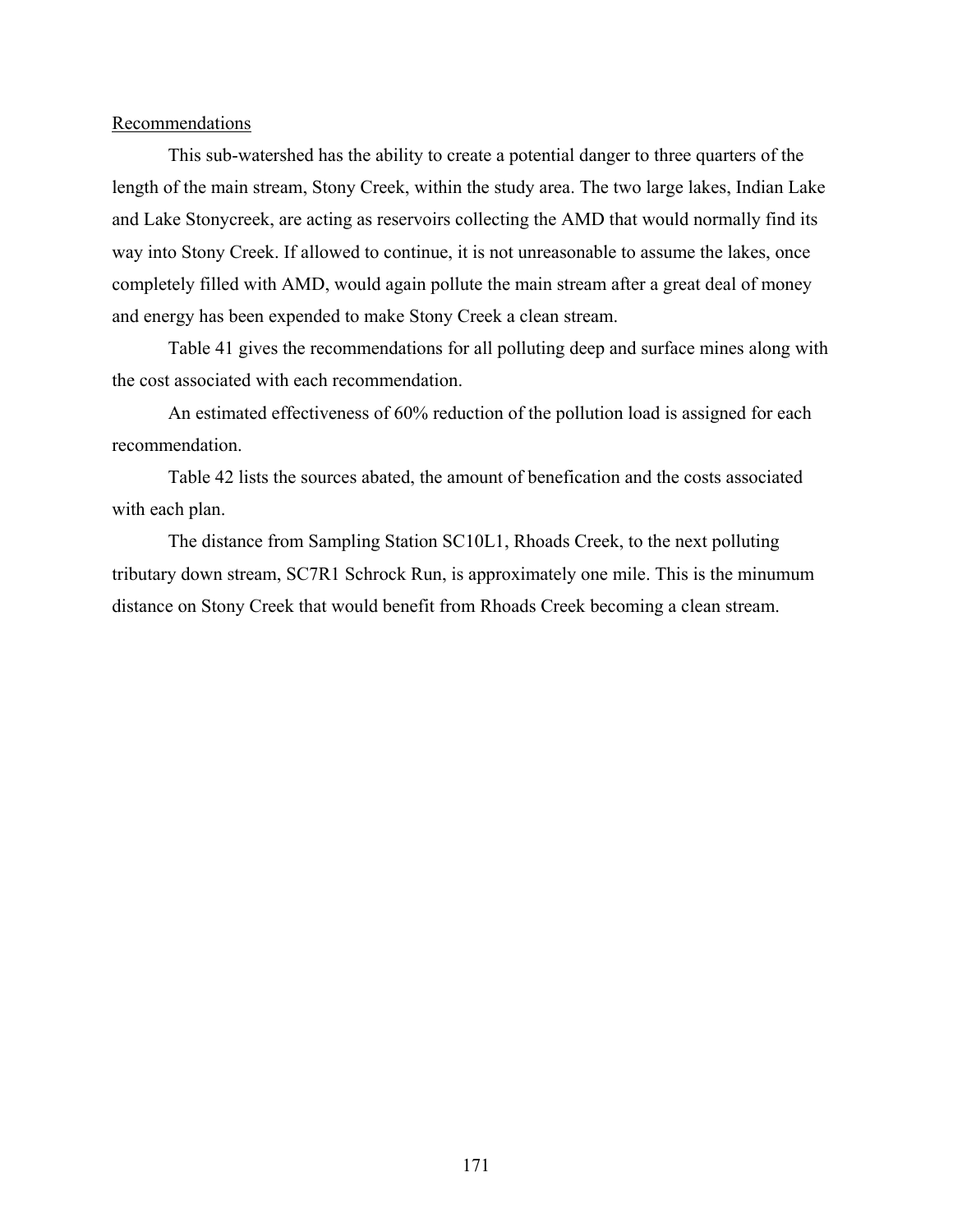# TABLE 41

### Recommended Abatement Procedures - Cost Benefication

### Sub-watershed 10L

|  |                         | Recommended<br>Abatement |                           | Total Costs         |                                   | Cost \$/Pound<br>Acid Removal |                           | Total<br>Acid         | Total<br>Iron         | Percent                                |      |
|--|-------------------------|--------------------------|---------------------------|---------------------|-----------------------------------|-------------------------------|---------------------------|-----------------------|-----------------------|----------------------------------------|------|
|  | }<br>ይ<br>ኢ Number      | Known<br>Sources         | Poten-<br>tial<br>Sources | Known<br>Sources    | Poten-<br>tial<br>Sources Sources | Known                         | Poten-<br>tial<br>Sources | Abate-<br>ment<br>ppd | Abate-<br>ment<br>ppd | of Total<br>Sub-watershed<br>Acid Iron |      |
|  | 1 M10L61                | 1 Seal                   | 1 Seal                    | \$25,000\$325,000\$ |                                   | $54$ \$                       |                           | 54 461.56             | 100.96                | 129.72 86.11                           |      |
|  | 2 S10L17                | 429.62<br>Acres          |                           | 105,000             | 105,000                           | 172                           |                           | 172 610.55            | 16.13                 | 171.60 13.76                           |      |
|  | 3 S10L6                 | 112.91<br>Acres          |                           | 45,000              | 45,000                            | 261                           |                           | 261 172.66            | 1.45                  | 48.53 1.24                             |      |
|  | 4 S10L15                | 23.87<br>Acres           |                           | 5,000               | 5,000                             | 520                           | 520                       | 9.62                  | .23                   | 2.70                                   | .20  |
|  | 5 M10L55                | 2 Seals                  |                           | 50,000              | 50,000                            | 631                           | 631                       | 79.19                 | 11.21                 | 22.26                                  | 9.56 |
|  | 6 S10L36                | 28.46<br>Acres           |                           | 3,850               | 3,850                             | 724                           | 724                       | 5.32                  | .50                   | 1.50                                   | .43  |
|  | 7 S10L47                | 309.37<br>Acres          |                           | 141,000             | 141,000                           | 873                           |                           | 873 161.48            | 5.86                  | 45.39                                  | 5.00 |
|  | 8. S10L12               | 4.59<br>Acres            | 1 Seal                    | 3,000               |                                   | 28,000 1,003                  | 9,365                     | 2.99                  | .05                   | .84                                    | .04  |
|  | 9 S10L16                | 16.52<br>Acres           |                           | 6,000               |                                   | $6,000$ 1,535                 | $1,535$ .                 | 3,91                  | .28                   | 1.10                                   | .24  |
|  | 10 S10L13               | 9.18<br>Acres            | 1 Seal                    | 4,000               |                                   | 29,000 1,539                  | 11,154                    | 2.60                  | $\cdot$ 10            | .73                                    | .09  |
|  | the control of the con- |                          |                           |                     |                                   |                               |                           |                       |                       |                                        |      |

NOTE: The potential costs above include mown costs.

 $-215$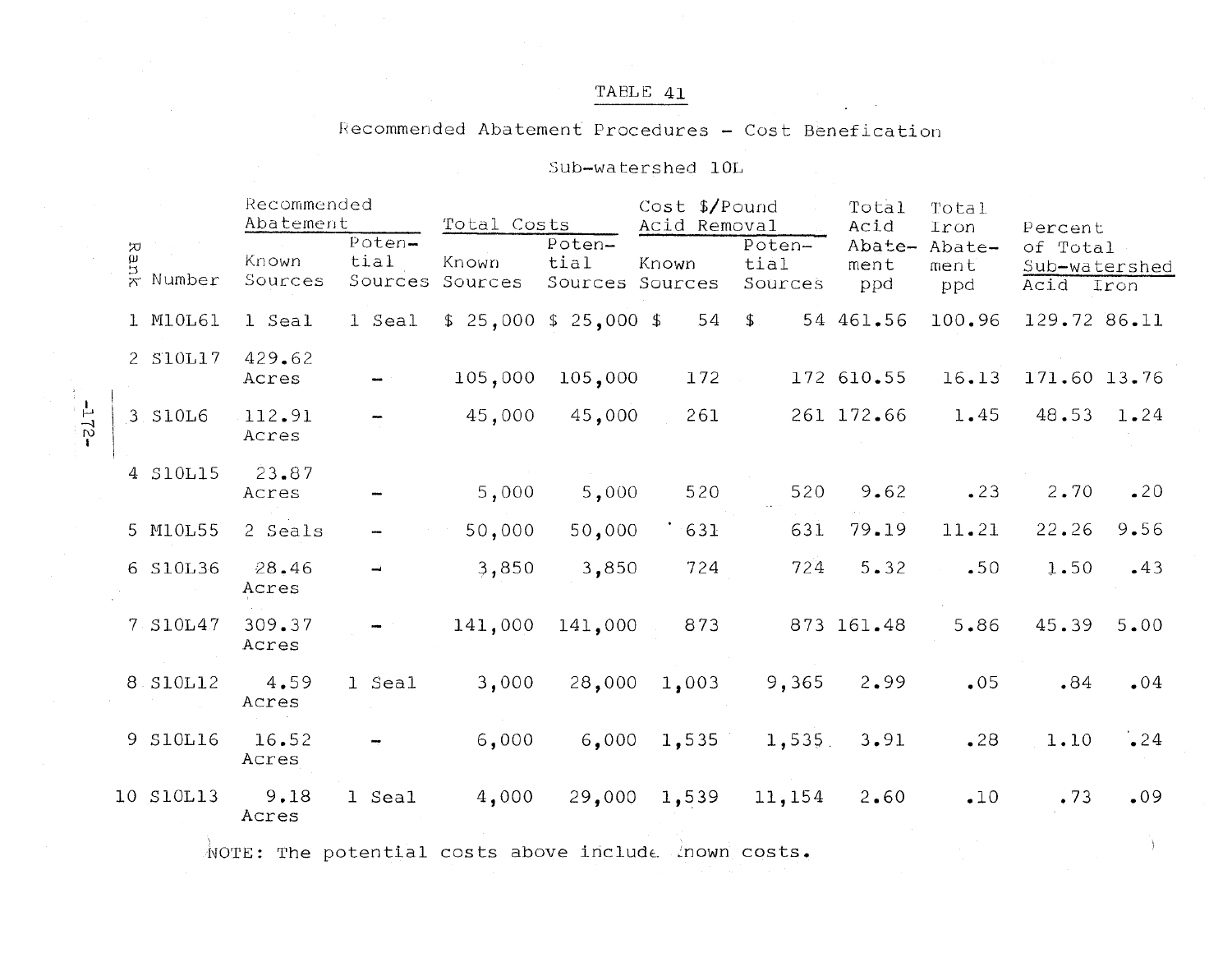## TABLE 41 (contd.)

### Recommended Abatement Procedures - Cost Benefication

### Sub-watershed 10L

|                | Recommended<br>Abatement |                           | Total Costs              |                                   | $Cost$ \$/Pound<br>Acid Removal |                           | Total<br>Acid | Total<br>lron                | Percent          |                       |
|----------------|--------------------------|---------------------------|--------------------------|-----------------------------------|---------------------------------|---------------------------|---------------|------------------------------|------------------|-----------------------|
| Rank<br>Number | Known<br>Sources         | Poten-<br>tial<br>Sources | Known<br>Sources         | Poten-<br>tial<br>Sources Sources | Known                           | Poten-<br>tial<br>Sources | ment<br>ppd   | Abate- Abate-<br>ment<br>ppd | of Total<br>Acid | Sub-watershed<br>Iron |
| 11 S10L28      | 54.16<br>Acres           | 1 Seal                    | $$108,320$ $$133,320$ \$ |                                   | 2,788 \$                        |                           | 3,431 38.86   | $-50$                        | 10.92            | .43                   |
| 12 S10L20      | 8.26<br>Acres            | 1 Seal                    | 4,000                    | 29,000                            | 4,124                           | 29,897                    | .97           | .02                          | $-27$            | .02                   |
| 13 M10L11      | l Seal                   | 4.59<br>Acres             | 25,000                   | 28,000                            | 13,369                          | 14,973                    | 1.87          | .04                          | $-52$            | .03                   |
| 14 M10L62      | 1 Seal                   | 9.18<br>Acres             | 25,000                   |                                   | 29,000 100,000                  | 116,000                   | .25           | $-42$                        | .07              | .36                   |

NOTE: The potential costs above include known costs.

S.

**CALCULU**